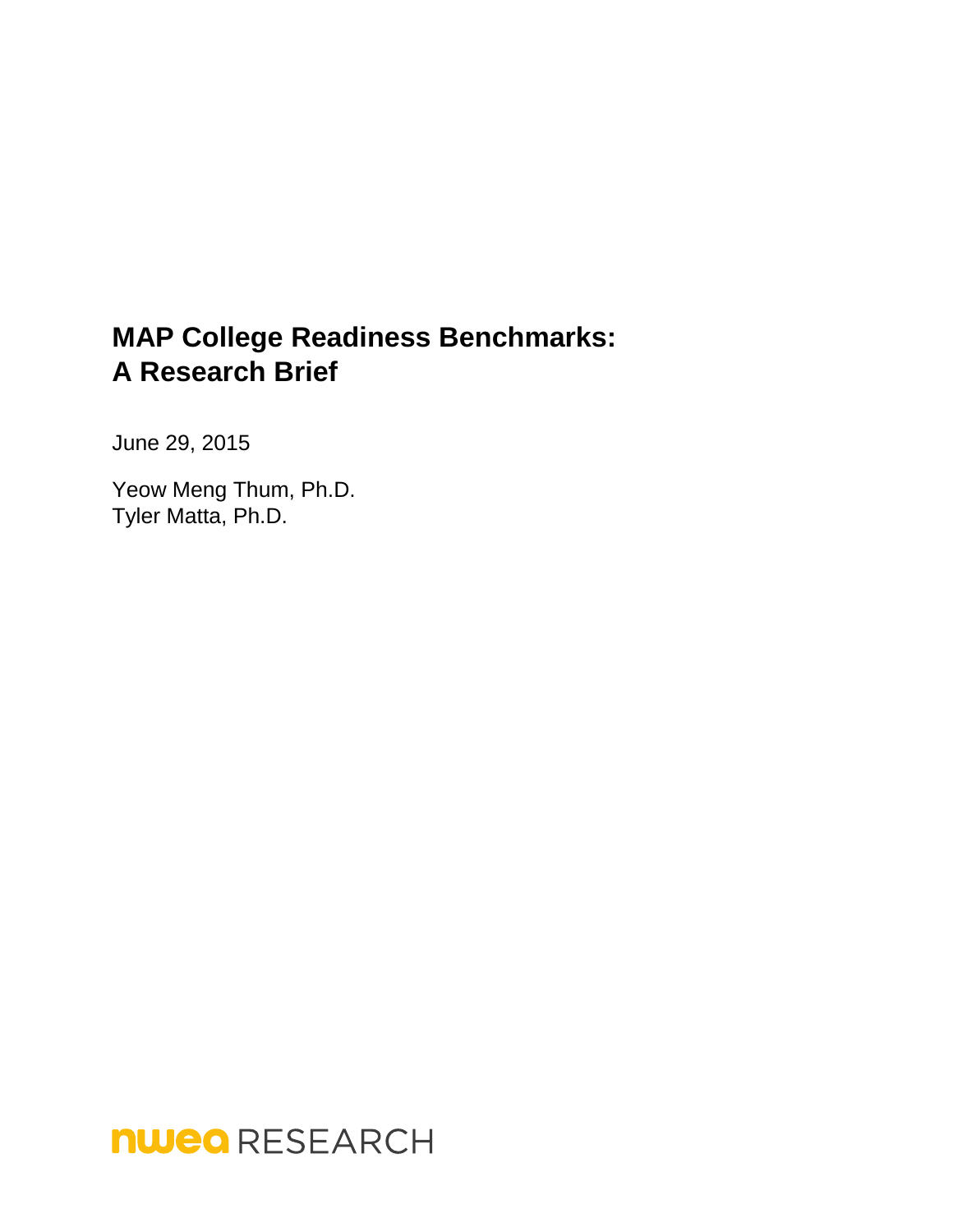

#### SUGGESTED CITATION:

Thum Y. M., & Matta, T. (2015). MAP College Readiness Benchmarks: A Research Brief. NWEA Research Report. Portland, OR: NWEA

All rights reserved. No part of this document may be reproduced or utilized in any form or by any means, electronic or mechanical, including photocopying, recording, or by any information storage and retrieval system, without written permission from NWEA.

In keeping with the NWEA rebrand, the front cover and the first page have been updated to reflect the NWEA logo. The MAP product name has been updated to MAP Growth, where appropriate. No edits were made to contents of the June 29, 2015 Revised release of the study.

MAP, Measures of Academic Progress, and MAP Growth are registered trademarks and Northwest Evaluation Association and NWEA are trademarks of Northwest Evaluation Association in the U.S. and other countries. EXPLORE® and PLAN® are registered trademarks of ACT, Inc. SAT® is a registered trademark of the College Board and the National Merit Scholarship Corporation.

Disclaimer: This report is the product of research conducted by the Northwest Evaluation Association. Neither the report nor its findings are sponsored or endorsed by ACT, Inc. or The College Board.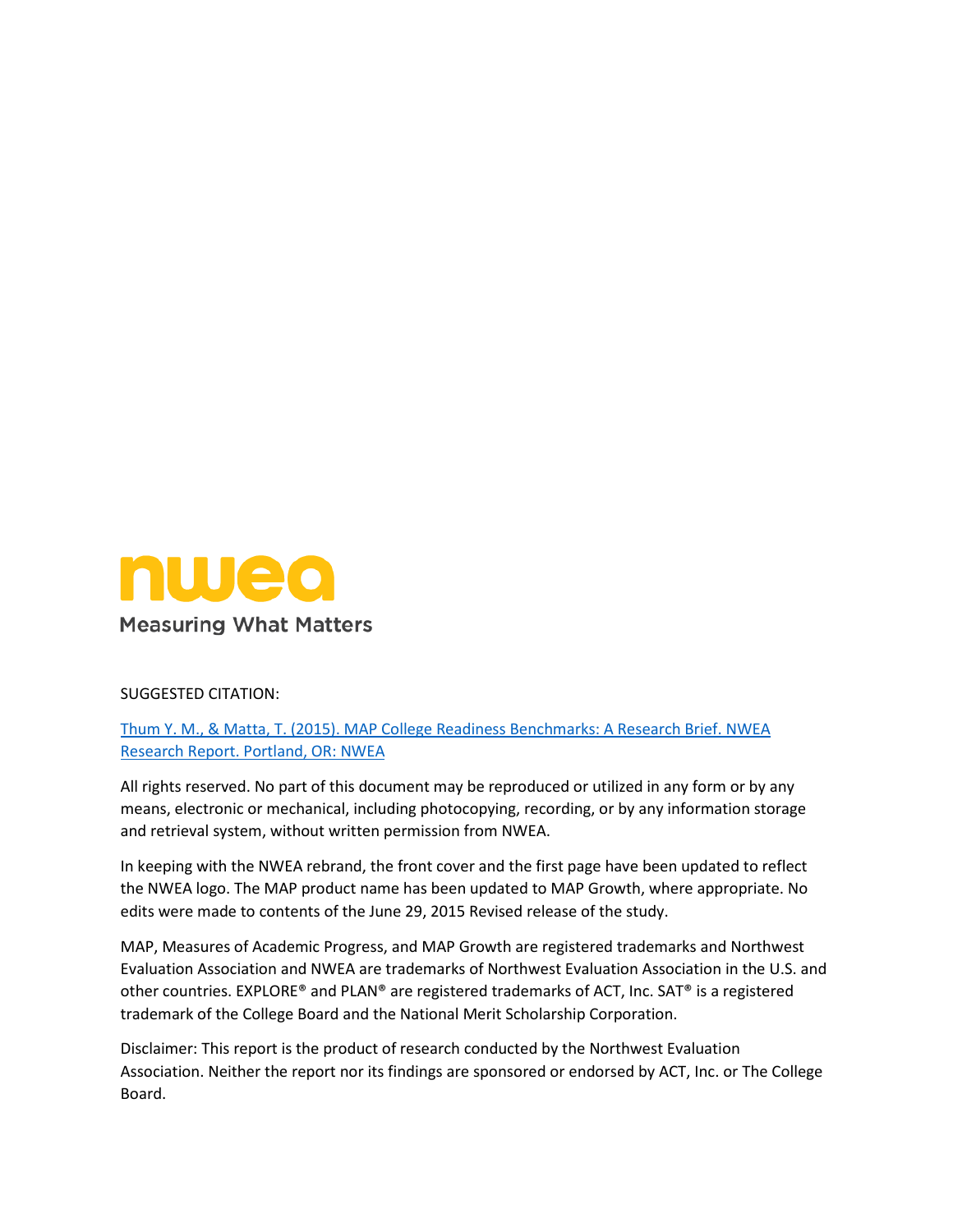# MAP College Readiness Benchmarks: A Research Brief<sup>∗</sup>

Yeow Meng Thum Tyler Matta

Northwest Evaluation Association Portland, Oregon

June 29, 2015 (Revised)

Preparing students for success in college and the workplace is at the center of educational policy debates across the country. According to a widely-accepted definition (Conley, 2007, p. 5), a student who is college ready is someone who can "enroll and succeed – without remediation – in a credit-bearing general education course at a postsecondary institution that offers a baccalaureate degree or transfer to a baccalaureate program." With college and career readiness as the new focus of K-12 education<sup>1</sup>, increasing attention has been given to traditional college entrance examination.

Prospective college applicants typically take the  $\text{ACT}^{\textcircled{B}}, \text{SAT}^{\textcircled{B}}, \text{ or both, when they are high school}$ sophomores, juniors, and seniors. A college admissions office would evaluate an applicant's ACT (ACT, 1997) or SAT (The College Board) scores as part of the decision to admit students. More pertinent to this study is that both ACT and The College Board have published benchmarks for their respective tests to address whether students might be college ready (Allen & Sconing, 2005; Kobrin & Michel, 2006). However, college entrance examination results obtained during the end of high school lack utility for educators because it may be too late to help weak-performing high school students make-up the deficit in their preparation for college. To help younger students gauge their preparation prior to taking the ACT,  $8^{\text{th}}$  and  $9^{\text{th}}$  graders may take EXPLORE<sup>®</sup> and  $10^{\text{th}}$ graders may take PLAN<sup>®</sup> from ACT's Educational Planning and Assessment Series (or EPAS). Scores from EXPLORE and PLAN not only share the scale of the ACT, they may be used to predict performance on the ACT itself; therefore, indirectly serving as early indicators for college readiness<sup>2</sup>. The Preliminary SAT, or PSAT, from The College Board, plays a similar role for

<sup>∗</sup>We thank Don Draper for leading an immense data collection effort and Branin Bowe for data preparation. Comments from many other colleagues, and specific feedback from Meg Guerreiro, Michael Dahlin, Jim Soland, John Cronin, Carl Hauser, and Gage Kinsbury, significantly improved the report. Opinions expressed in this paper are however the sole responsibility of the authors, as are all remaining errors. Please direct all correspondence to Y. M. Thum, at yeow.meng@nwea.org.

<sup>&</sup>lt;sup>1</sup>See, for example, the President's clarion call identifying college and career preparedness as the goal of US public education (US Department of Education, 2010).

<sup>&</sup>lt;sup>2</sup>Although the EPAS series has recently been discontinued, its role as a early indicator of college preparedness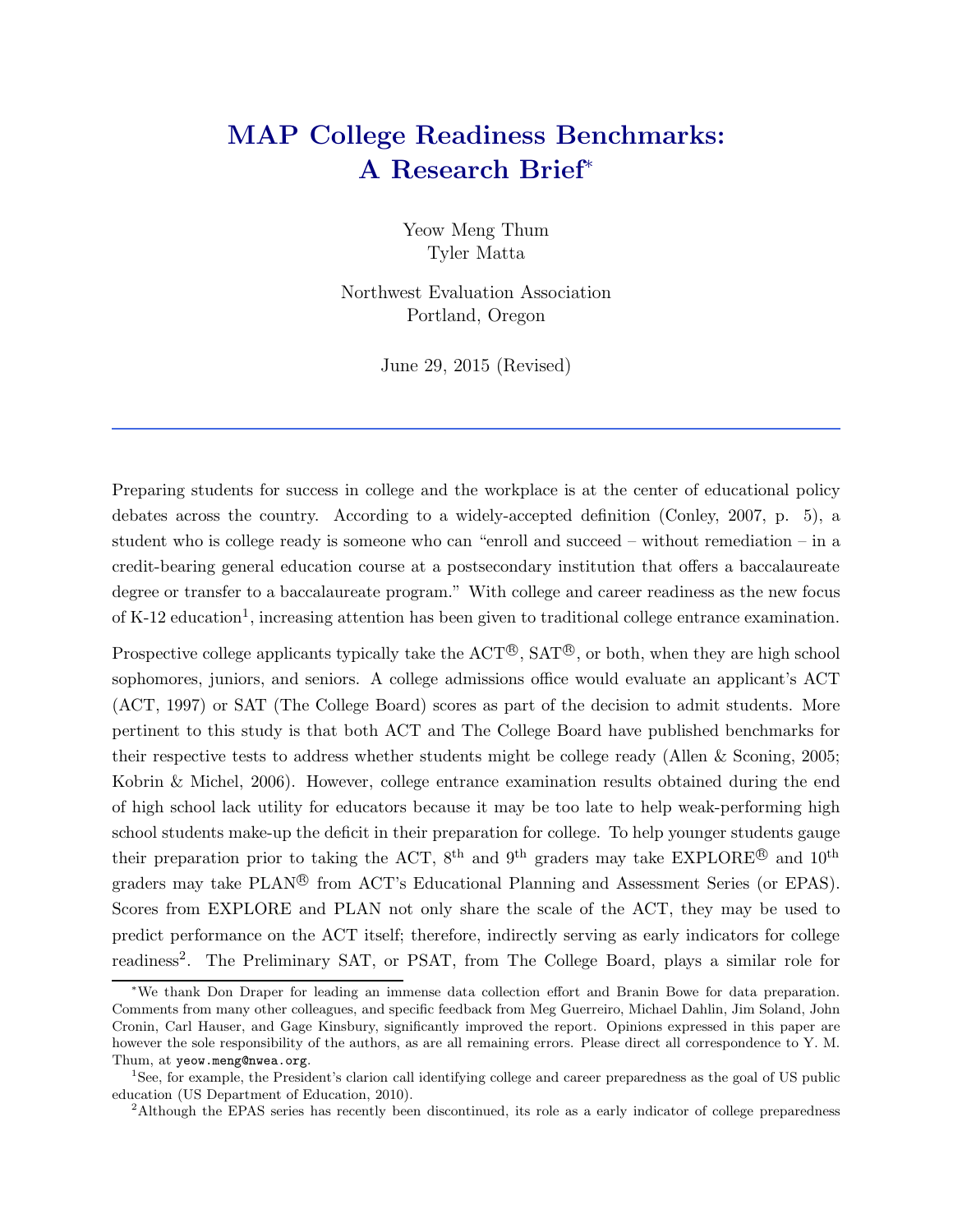students taking the SAT.

For many educators, receiving indications of whether their students are on a track to be college ready earlier in their schooling would be very helpful. Such indicators may inspire students who otherwise may not have thought post-secondary study was a possibility to consider college. Likewise, early indicators of college readiness can enable teachers to identify students who are off-track and put in place the appropriate interventions. Gavin (2011), writing for the Evanston Roundtable in May 2011, described just such an effort in Illinois. The results are back-mapped ACT college readiness benchmarks for grades 3-8 reading and mathematics for the Illinois Standard Achievement Test (ISAT). Northwest Evaluation Association<sup>TM</sup> (NWEA<sup>TM</sup>) partners similarly recognize the value of college readiness information for Measures of Academic Progress<sup>®</sup> (MAP<sup>®</sup>).

# **Overview**

This brief reports a set of college readiness benchmarks for use with MAP reading and mathematics tests from grades 5 through  $9^3$ . The report also outlines how the study meets some of the data and statistical challenges to arrive at defensible results for MAP users. A fairly diverse group of 14 small to medium-sized school districts from across the country participated in the study. In all, over 621,058 test events from 410 schools that serve a total of 83,318 students are analyzed. Evidence suggests that districts vary in a number of student and school factors (as measured by NWEA's *School Challenge Index*<sup>4</sup>, or SCI).

Critical to the benchmarking effort, participating districts also vary widely in the proportion of high school students who take ACT (from about 20% to 70%). It seems reasonable to believe that whether or not a student takes the ACT is not a random outcome but is one that reflects some degree of self-selection. Introducing an approach to mitigate potential self-selection biases in the benchmark estimates is a central contribution of the study.

Generally, the study finds that middle school<sup>5</sup> students are likely to be college ready if they per-

remains important to this discussion. These remarks regarding ACT's EPAS applies to ACT Aspire, which replaces EPAS and extends college readiness assessments into earlier grades.

<sup>&</sup>lt;sup>3</sup>College readiness is the focus of this work. It is widely-recognized that College and Career Readiness is a much greater challenge, in definition of "success" and its measurement, and is beyond the scope of the research reported here.

<sup>&</sup>lt;sup>4</sup>The SCI is a school-level indicator of how public schools compare "in terms of the challenges and opportunities they operate under as reflected by an array of factors they do not control" (Northwest Evaluation Association, 2015). This indicator is keyed on the proportion of students who are eligible for a free-and-reduced-priced lunch program in a school. Thus, it generally taps the collective economic circumstance of its students but it also offers a broader view of the "economic strain" they experience, as seen through a relevant set of socio-demographic, organizational, and educational policy programming factors. The SCI ranges from 1 to 99, with higher values for schools serving lesser-privileged student bodies. It has an average of 50 among public schools in the US.

<sup>&</sup>lt;sup>5</sup>The study addresses grades 5 through 9, which represent more than the standard designation for the middle school grade span. "Middle school" is mostly used in this study for ease of communication.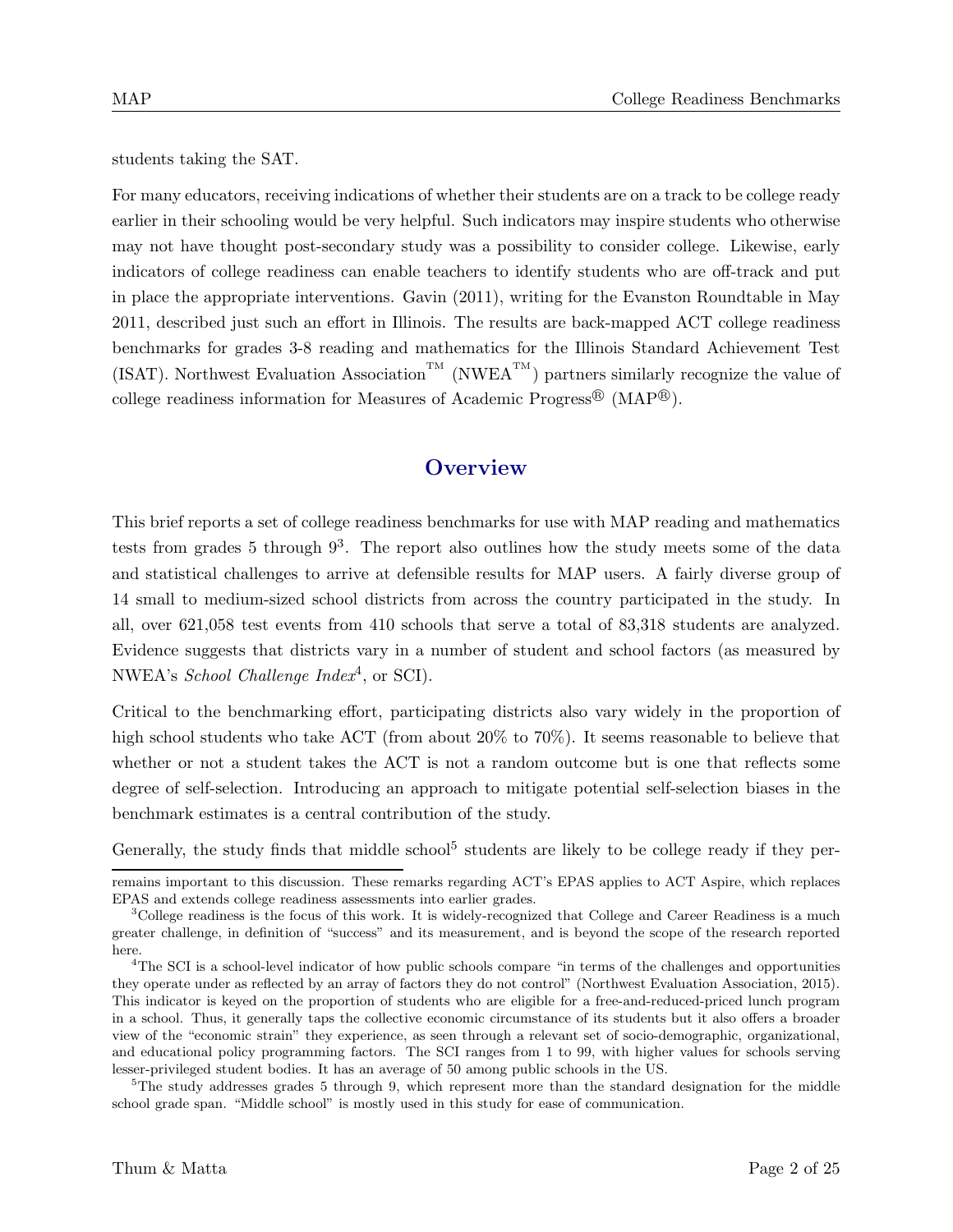formed between the  $70^{th}$  to  $84^{th}$  percentiles in mathematics or between the  $66^{th}$  to  $75^{th}$  percentiles in reading<sup>6</sup> . Results also suggest, according to the 2015 achievement norms for MAP, that college readiness benchmarks are more stringent the closer it is to graduation from high school. It is important to stress that the estimated MAP benchmarks are anchored on the ACT score of 24, for both reading and mathematics, a benchmark recommended for use with NWEA partners. This benchmark, which takes into consideration the college admissions profile of enrolled students in major state universities across the country, is more stringent than the widely-circulated ACT college readiness benchmark of  $22^7$ . For the less stringent  $ACT = 22$  benchmark, middle school students are likely to be college ready if they performed between the  $61<sup>st</sup>$  to  $76<sup>th</sup>$  percentiles in mathematics or between the  $59<sup>th</sup>$  to  $69<sup>th</sup>$  percentiles in reading on MAP.

The Digest of Educational Statistics estimates of 18.9 and 24.9 are the 25<sup>th</sup> and 75<sup>th</sup> percentiles on ACT English for about 1 million freshmen enrolled in public 4-year institutions in 2013 (Snyder & Dillow, 2013, Table 305.40). The interquartile range for ACT Math is given by 19.2 and 24.9. Although an ACT score of 22 is roughly at the middle of this range for both subjects, it is very likely that an ACT score of 22 is not stringent enough as a goal for admissions to modestly selective state universities such as the University of California, Florida, Oregon, South Carolina, or Wisconsin. For many of these universities, the lower quartile of students who were admitted is just above the ACT score of 24. That is, about 75% of entering class for these institutions have an ACT score of 24 or greater. Just being on-track in preparation for college  $(i.e.,$  the student is predicted to obtain a score of 22 or greater on his ACT) will be a vacuous achievement without also having a measurable likelihood of being admitted to the class of institutions of your choice. To recognize the importance of college admissions standards, targeting an ACT of 24 would seem like a prudent aspirational goal for staying on-track in college preparation. For comparison purposes, MAP college readiness benchmarks corresponding to an ACT score of 22 are also provided.

Using the more stringent MAP college readiness benchmarks  $(ACT = 24)$ , about 63 to 73 students out of 100 who meet or exceed the benchmarks are correctly classified as college ready and only 10 to 18 students of 100 of those students who are not on-track are misclassified. Similarly, MAP college readiness benchmarks, which assume the ACT college readiness benchmark is 22, about 67 to 75 students out of 100 who meet or exceed the benchmarks are correctly classified as college ready and only 13 to 20 students of 100 of those students who are not on-track are misclassified. These benchmarks are selected with the view that higher misclassification rates of non-college ready students are more costly than the misclassification of college ready student to all stakeholders. Mistaking a student to be on-track when he is not would mean missing the opportunity to intervene and returning him to the path of college preparedness.

 $6$ All achievement percentiles are from the NWEA 2015 MAP Norms (Northwest Evaluation Association, 2015).

<sup>7</sup>ACT estimates that students meeting or exceeding 22 points on the ACT have a 50% chance of obtaining a grade of "B" or higher or about a 75% chance of obtaining a "C" or higher in corresponding credit-bearing first-year college courses.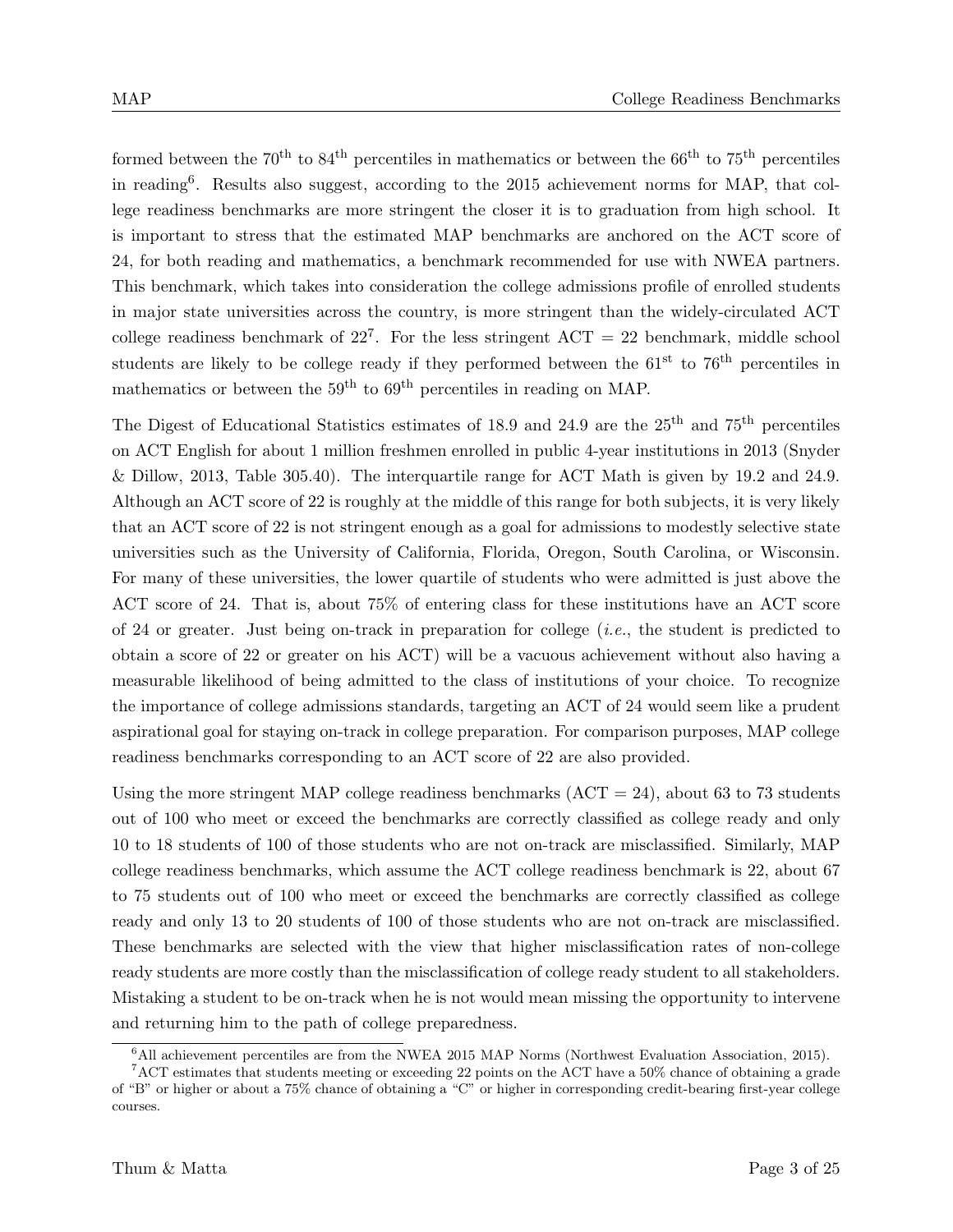|       |    | 2003           |   | 2004  |   | 2005  |    | 2006  |    | 2007  |    | 2008  |     | 2009  |
|-------|----|----------------|---|-------|---|-------|----|-------|----|-------|----|-------|-----|-------|
| Grade |    | Fa Sp          |   | Fa Sp |   | Fa Sp |    | Fa Sp |    | Fa Sp |    | Fa Sp |     | Fa Sp |
| 12    |    |                | 2 | 2     | 3 | 3     | 4  | 4     | 5  | 5     | 6  | 6     |     |       |
| 11    | O. | $\overline{2}$ | 3 | 3     |   |       | 5  | 5     | 6  | 6     |    | 7     | 8   |       |
| 10    | 3  | 3              |   | 4     |   | 5     | 6  | 6     |    | 7     | 8  | 8     | 9   |       |
| 9     |    | 4              | 5 | 5     | 6 | 6     | 7  | 7     | 8  | 8     | 9  | 9     | 1 ( |       |
| 8     | 5  | 5              | 6 | 6     |   | 7     | 8  | 8     | 9  | 9     |    |       |     |       |
| 7     | 6  | 6              |   | 7     | 8 | 8     | 9  | 9     |    |       |    |       | 12  | -12   |
| 6     |    | 7              | 8 | 8     | 9 | 9     |    |       |    |       | 12 | 12    | 13  | 13    |
| 5     | 8  | 8              | 9 | 9     |   |       |    |       | 2  | 12    | 13 | 13    |     |       |
|       | 9  | 9              |   |       |   |       | 12 | 12    | 13 | 13    |    |       | 15  | 15    |

Table 1: Illustrative Cohort Structure for a District

*Note: Used with permission from Thum & Matta (2015).*

These robust classification accuracy rates are achieved through the use of all relevant longitudinal student MAP scores within each district and adjustments are made for self-selection in college admissions test-taking practices. Benchmarks that are generally applicable to middle-school students are the result. The study also provides a rationale for aggregating the benchmarks from individual districts for use with the wider MAP partner-base. Finally, ways with which the benchmarks may be used (a) to give the comparative standing of the middle school student in terms of his college readiness in relation to his peers and (b) to ascertain whether a student has met or exceeded a benchmark are suggested.

## Data and Design

Longitudinal, as opposed to cross-sectional, data hold the most information for describing and predicting individual and collective growth in learning. This study employed MAP and ACT assessments for mathematics and reading from multiple age-cohorts of students from 14 school districts across the US. From each district, the study uses data from age-cohorts of  $4<sup>th</sup>$  through 12th grade students to provide the requisite MAP results (grades 4 through 9 only) and, if available, their ACT results in high schools. Fall and spring MAP scores are available for each grade. For the illustrative district data-layout in Table 1, Cohorts 6 through 9 will be selected for analysis although only Cohorts 6 and 7 contribute to benchmark estimation because these student have ACT scores. For the students in Cohorts 8 and 9, only their MAP scores from grade 4 through 9 contribute to the estimation of the MAP score trends from the  $4<sup>th</sup>$  through the  $9<sup>th</sup>$  grade.

Table 2 provides the counts of students, schools, MAP Reading test events, and cohorts per district. Districts ranged in cohort size from large (District 10,  $N = 6,545$ ) to small (District 13,  $N = 113$ ). A total of 83,318 students from 410 schools, in 52 cohorts were used to estimate the MAP reading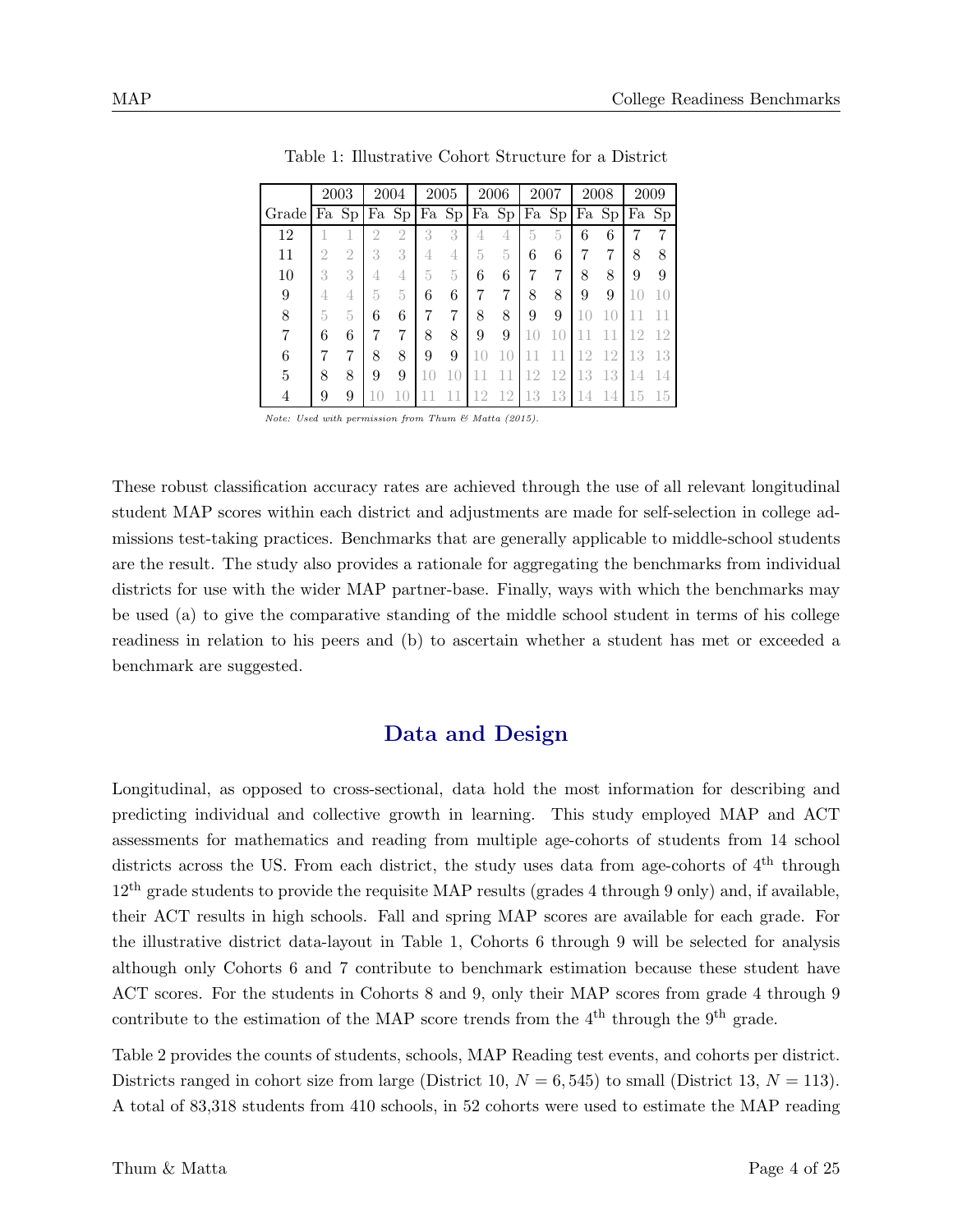|                |     | Count            |              |                | Take ACT | SCI            |                |
|----------------|-----|------------------|--------------|----------------|----------|----------------|----------------|
| District       |     | Schools Students | <b>Tests</b> | Cohorts        | %        | Mean           | SD             |
| $\mathbf{1}$   | 57  | 15148            | 111007       | $\overline{4}$ | 66       | 51             | 32             |
| $\overline{2}$ | 10  | 2067             | 15868        | 3              | 58       | 42             | 10             |
| 3              | 18  | 3760             | 23635        | 4              | 51       | 59             | 4              |
| 4              | 12  | 2013             | 15998        | 3              | 67       | 55             | 5              |
| 5              | 10  | 1300             | 8173         | $\overline{4}$ | 54       | 60             | 5              |
| 6              | 30  | 8784             | 31200        | 4              | 49       | 39             | 13             |
| 7              | 27  | 3243             | 28838        | 3              | 56       | 35             | 12             |
| 8              | 18  | 1464             | 10990        | 3              | 61       | 41             | 9              |
| 9              | 17  | 3296             | 19121        | $\overline{4}$ | 24       | 38             | 13             |
| 10             | 106 | 19635            | 148857       | 3              | 23       | 47             | 14             |
| 11             | 55  | 14816            | 89022        | 4              | 19       | 53             | 7              |
| 12             | 31  | 6132             | 108894       | 3              | 30       | 37             | 13             |
| 13             | 10  | 565              | 2977         | 5              | 76       | 37             | 7              |
| 14             | 9   | 1095             | 6478         | 5              | 61       | 38             | 8              |
| Summary        | 410 | 83318            | 621058       | 52             | $50*$    | $46^{\dagger}$ | $18^{\dagger}$ |

Table 2: Descriptive statistics for the 14 districts in the study: MAP Reading

Note:  $*$  total  $\dagger$  pooled estimate

and mathematics college readiness benchmarks. Additionally, the proportion of students taking the ACT varied across districts with 76% of students taking the ACT in District 13 and 19% of students taking the ACT in District 11. On average, across all 14 districts, more than half of the graduating class completed the ACT during high school. The counts for MAP Mathematics are highly comparable.

Are districts comparable and how well do they collectively "represent" typical middle school students in the US? The data suggest, not surprisingly, that students performed quite differently on MAP and ACT among the districts. It is clear that some districts have more higher performing students than others. In addition, districts are compared in terms of the average SCI. As Table 2 shows, participating districts have average SCIs from 35 to 60, values that cluster around the national average of 50. It seems reasonable to infer that the participating district schools collectively serve a spectrum of public school students clustered at the national SCI average. Consequently, these results are representative of districts in this more limited sense of the term, rather than being statistically representative of public schools across the US.

### Missing Data and Selection

In this study, each district provides all the ACT data from district archives. NWEA receives permission to extract all available MAP scores for use in the study. As a result, ACT data are in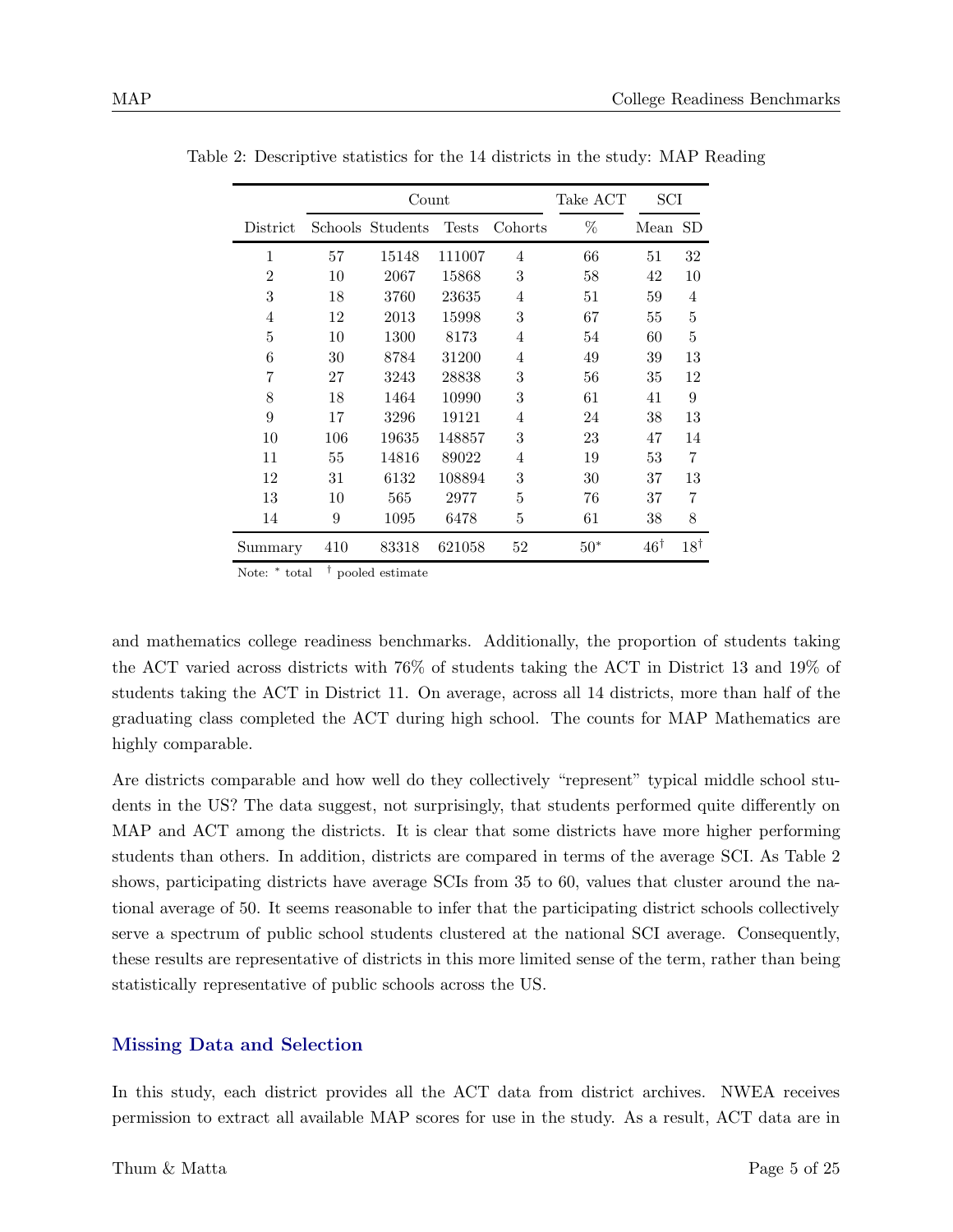|                                                   |                                               | 6                           |  | 7 | 8                                         |  | 9 |  |
|---------------------------------------------------|-----------------------------------------------|-----------------------------|--|---|-------------------------------------------|--|---|--|
|                                                   |                                               | Fa Sp Fa Sp Fa Sp Fa Sp ACT |  |   |                                           |  |   |  |
| Mathematics N 594 611 639 648 678 687 171 688 801 |                                               |                             |  |   |                                           |  |   |  |
|                                                   | Corr. 0.71 0.73 0.72 0.76 0.75 0.78 0.67 0.77 |                             |  |   |                                           |  |   |  |
| Reading                                           | N.                                            |                             |  |   | 593 611 1117 1127 1180 1201 206 1159 1375 |  |   |  |
|                                                   | Corr. 0.66 0.66 0.67 0.65 0.70 0.68 0.64 0.65 |                             |  |   |                                           |  |   |  |

Table 3: Sample Size and Correlation between ACT and MAP for a Single Cohort from District 11

truth "complete" except for those students who have not taken the college test during high school. Recently, Thum and Matta (2015) found that only about a third of recent graduates in a mediumsized district take either the ACT or the SAT. This pattern is echoed in Table 2. While on average, those who take the ACT also have stronger MAP score trends than those who have not taken the ACT, there is a good proportion of students who do not take the ACT but show MAP score trends that are comparable to students who have taken the college admissions test. Neglecting the MAP scores of these students (that is, ignoring self-selection in test-taking) may lead to biases in the estimated benchmarks. MAP scores are also missing for some students, although in much smaller proportion and appear to be haphazard in their occurrence. Missing MAP data, therefore, are not expected to bias the results and may be ignored.

Correlations between MAP and ACT scores provide the basis for relating one scale to another. Table 3 shows the sample correlations of seniors from one cohort in District 11 who have taken the ACT and MAP scores they received when they attended middle school. The sample correlations are moderately high (from 0.65 to 0.78) but they do not show a trend towards higher values in the higher grades as one expects. Not only do the counts reflect self-selection from the start, there is a pattern of "reverse attrition" in the number of scores available that makes information from bivariate analyses weak. These patterns in the observed data are the very reason why selection needs to be factored into any reasonable approach. It also suggests that growth modeling of longitudinal data is superior to bivariate or cross-sectional analyses. With a longitudinal design, shared information across the grades and terms is maximized and estimates of the links between early MAP scores and ACT are improved.

# Linking Method

Many methods are available for relating scores from any two scales for a population of examinees. A delineation of the factors leading to each plausible approach and the significance of its results are beyond the scope of this brief. The interested reader should consult, for example, Kolen (2004). According to the framework shared by Mislevy (1992) and Linn (1993), this application is best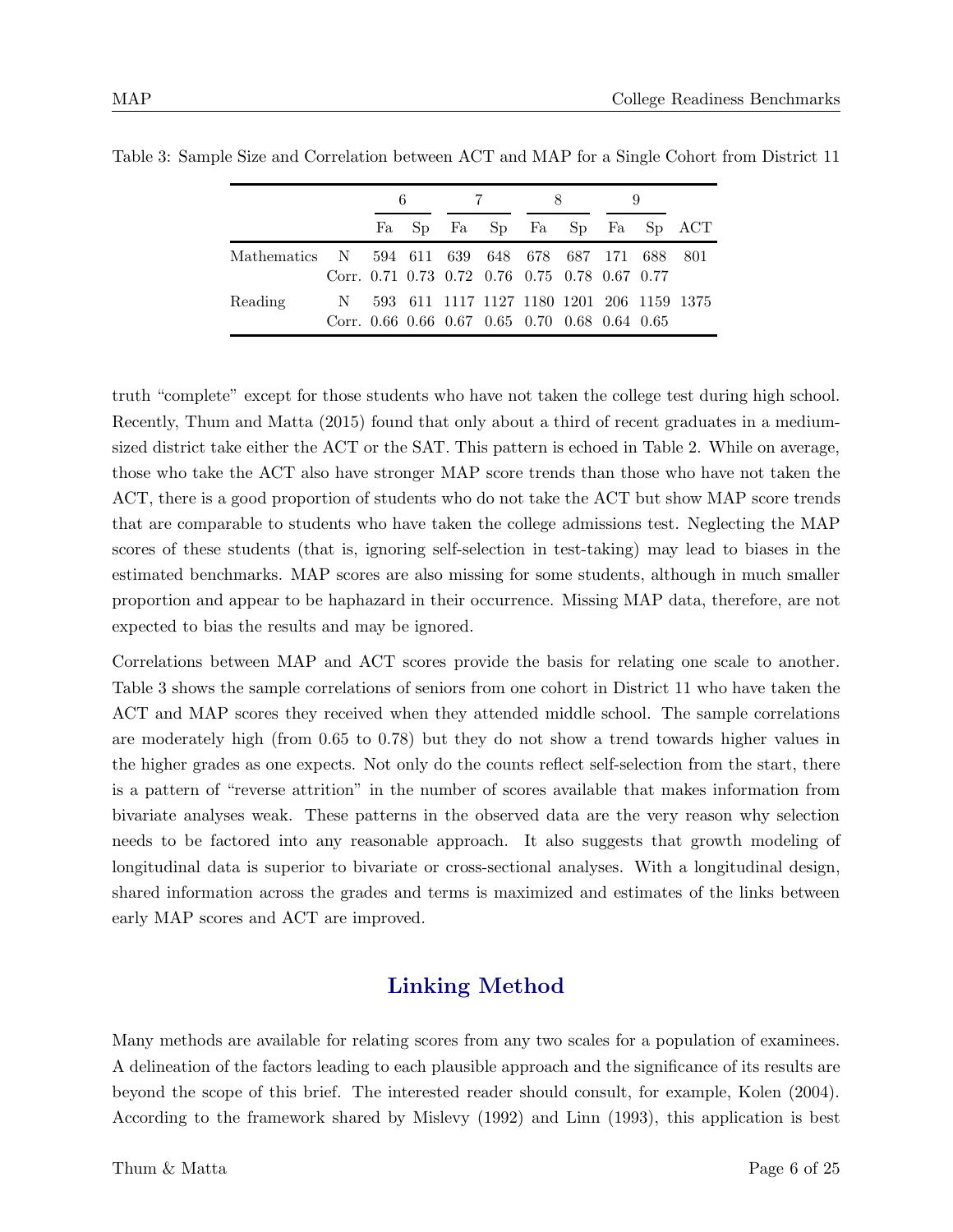considered a projection to the extent that the tests do not tap the same construct and regression is key for constructing the benchmarks. However, several considerations regarding the data are unique to this application.

First, the study seeks to relate scores from two scales (MAP, ACT) obtained over an extended period (grades 5-12), as is also the case with the Illinois ISAT described above. Most applications involve two scales measuring two similar constructs and the scores are obtained at about the same time-frame for a known examinee population. A frequently cited example is the effort to estimate the concordance of scores between the ACT and SAT, but concordance is unsuitable for use in what turns out to be essentially a projection or prediction problem. In relating MAP scores to the ACT however, instead of studying the bivariate relationship using conventional regressions between, for example, the  $5<sup>th</sup>$  grade MAP mathematics scores with the ACT scores for the population of all examinees, the approach in this study considers the entire score trajectory of every individual member of the student population in order to maximize the shared information across time points.

Second, the study recognizes that not all members of a graduating class take a college entrance examination. Scale relationships based only on the data of examinees who have taken a college entrance exam are likely to contain an element of selection bias that generally makes the relationship obtained for college entrance examinees unsuitable for predictive use among the entire student population. For example, it is hard to predict if a  $5<sup>th</sup>$  grader will opt to take a college entrance examination during high school. Instead, what is needed is information, derived from the available data, about the likelihood of a student taking a college entrance exam in order to identify a relevant benchmark for the grade. Given the challenges posed by the need to employ longitudinal test scores from multiple scales, a special analysis is required to achieve sound results.

The core of the analysis is built on a multilevel growth model that allows examination of multiple sequential age-cohorts of students and jointly considers the impact of selection on the results. From the growth curve estimates, the joint distribution of a set of MAP and ACT scores from multiple age-cohorts of examinees is determined. Inferences for the individual student at any grade and term are based on the estimated multivariate-normal distributions of MAP scores. These distributions are conditional on selected ACT benchmarks and a stated probability of a student taking the college entrance exam in high school (by grade and term). Many elements of the approach are discussed in the literature on statistical inference for longitudinal data in the presence of missing data and selection (e.g., Albert & Follmann, 2009; Hedeker & Gibbons, 1997; Little, 2008).

Following Thum (2011), the recent paper by Thum and Matta (2015) provides the methodological basis for the analyses performed in this study. They successfully deployed this approach for obtaining back-mapped college readiness benchmarks for MAP mathematics and reading based on both the ACT and SAT scores that were available. Appendix A provides a summary of the approach. Recognizing the potential for seasonal bias (and hence auto-correlated errors), a new functional form – constructed from an additive polynomial describing between grade features of within grade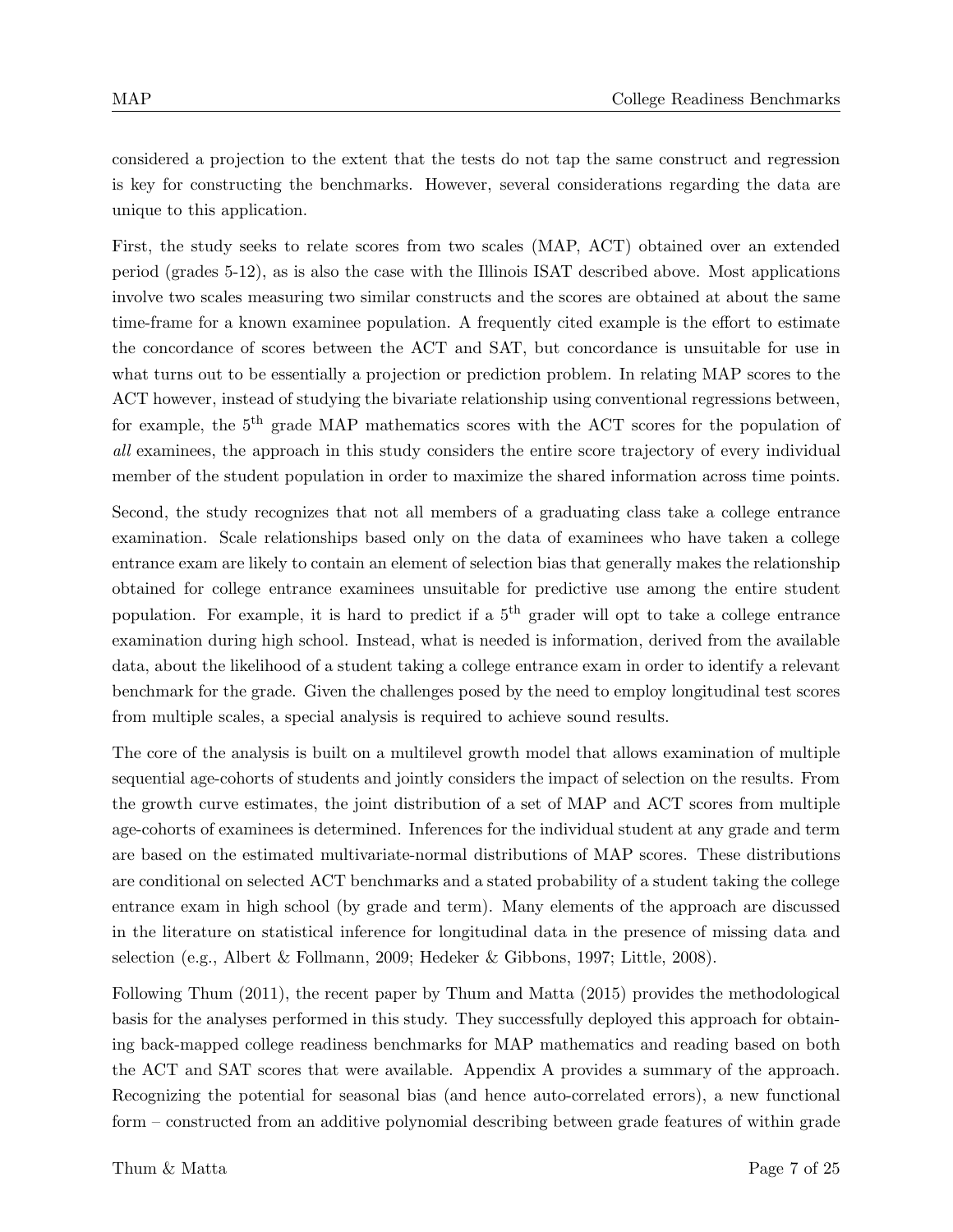level changes – is introduced in place of the more conventional polynomial regression model. In addition, adjustment is also made to reflect the measurement error in MAP and ACT scores. It is important to note that, due to the presence of selection effects, the estimated benchmarks are dependent on the probability that a student takes the college test in high school. This probability is set at 0.5 throughout to represent the very reasonable situation where the user wishes to suppress any such knowledge, even if it is available subjectively, when evaluating the college readiness of middle school students. Finally, the approach demonstrated by Thum (2011) and Thum and Matta (2015) for data from a single district is extended in this study to produce a set of benchmarks from pooling the benchmarks of individual districts.

## Results

Exploratory analysis of the data for each of the 14 districts consistently suggested that high school students whose MAP scores on reading or mathematics are higher than the district average achievement in the spring of the  $8<sup>th</sup>$  grade are more likely to take the ACT. The selection model is then specified in a manner to exploit this information. The resulting model estimates are used to derive the college readiness benchmarks (see Appendix A).

#### Benchmarks

To set the MAP college readiness benchmark for mathematics and reading at each grade and term, given an ACT score of 22 or 24 and a 0.5 probability<sup>8</sup> that a student will opt to take a college test, are examined. Using the estimated bivariate relationships between each MAP assessment and the ACT, benchmarks are identified by considering two classification accuracy standards. The first is the *true positive rate* (TPR) and the second is the *false positive rate* (FPR)<sup>9</sup>. The true positive rate is the proportion of students who are considered college ready based on a given MAP score for a grade and term and who are actually college ready (based on a score of 24 (or 22) or better on the ACT during high school), among all those students who scored a 24 (or 22) or better on the ACT. The false positive rate is the proportion of students who are considered college ready based on a given MAP score but do not score a 24 (or 22) or higher on the ACT among all those students who did not score a 24 (22) or better on the ACT. Locating a MAP score that balances high true positive rate with low false positive rate is key to determining a benchmark for each term and grade.

<sup>&</sup>lt;sup>8</sup>This probability value merely reflects the situation in which the reader has no specific knowledge about how likely a student will be taking the ACT in high school.

<sup>&</sup>lt;sup>9</sup>In the wider research literature on decision quality, false positive rate is the Type I error rate and false negative rate is the Type II error rate.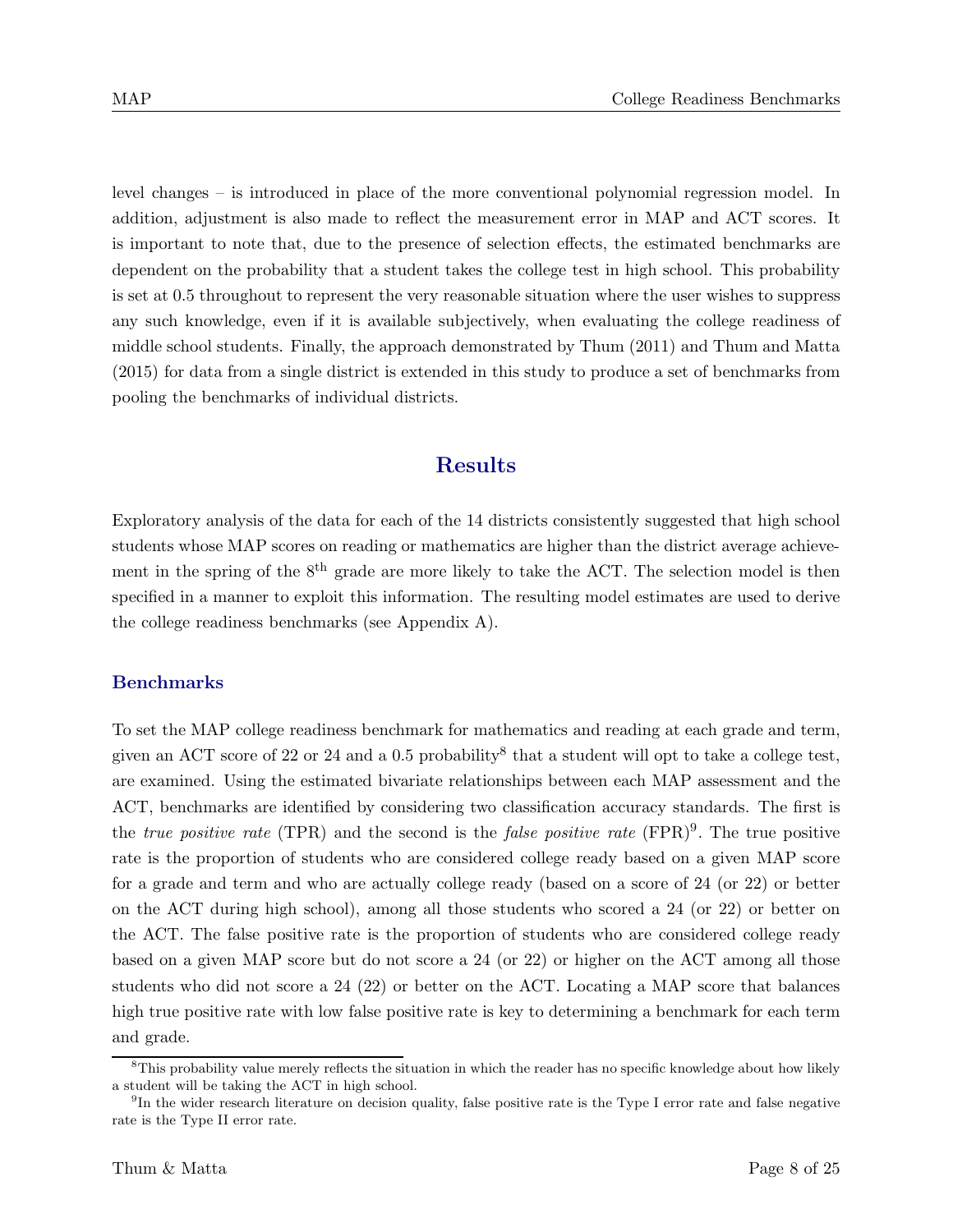

Figure 1: ACT = 22 ROC Plots for Mathematics and Reading Benchmarks, Grades 5 - 9

Plotting the true positive rate against the false positive rate for all possible MAP benchmarks for a given grade and term generates an ROC curve<sup>10</sup>. The area under the ROC curve (AUC) is a wellknown measure of predictive power, where a straight 45-degree line represents no predictive power (or 50-50 chance) and an AUC of 1 is perfect prediction<sup>11</sup>. As is shown in Table 4, AUC estimates for all benchmarks are relatively high, indicating predictions are well calibrated (or reliable).

<sup>&</sup>lt;sup>10</sup>A "receiver operating characteristic" or ROC curve is a graphical device representing the trade-off between the hit and false alarm rates of a binary decision rule; here, the proposed benchmark for college readiness. See, e.g.,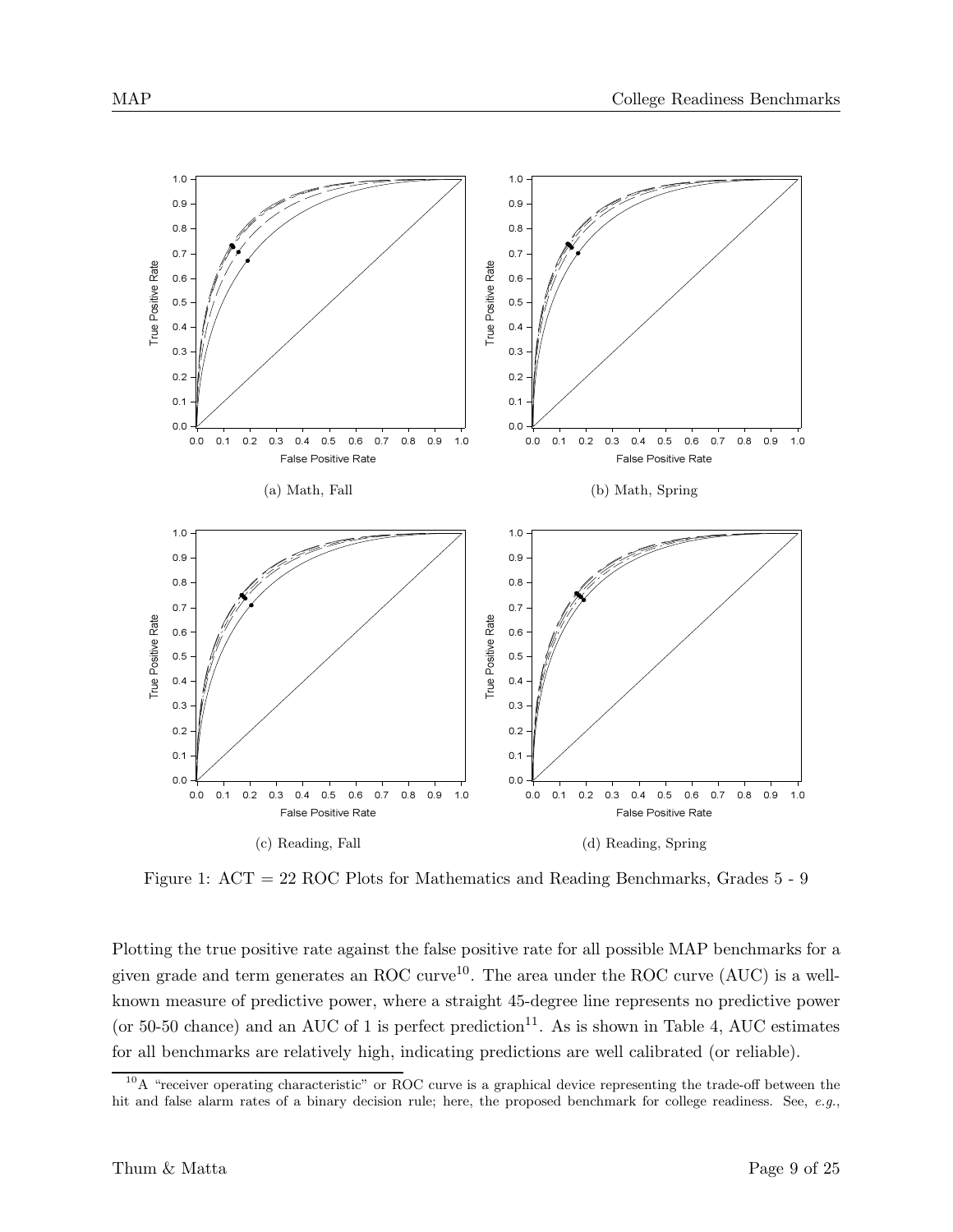

Figure 2: ACT = 24 ROC Plots for Mathematics and Reading Benchmarks, Grades 5 - 9

Figure 1 provides four graphs, each one containing the ROC curves for grades 5 through 9 for different subjects (mathematics and reading) and terms (fall and spring) on assuming the ACT benchmark of 22. Figure 2 displays the same graphs if we assume the more stringent ACT college readiness benchmark of 24. Graph (a) illustrates the ROC curves for fall term mathematics, Graph (b) illustrates spring term mathematics, Graph (c) illustrates fall term reading, and Graph (d) represents spring term reading. In each graph, the grade 5 scores are the shallowest (smaller AUC)

Swets, Dawes, and Monahan, (2000).

 $^{11}\mathrm{The\ AUC}$  is also called a "concordance" statistic.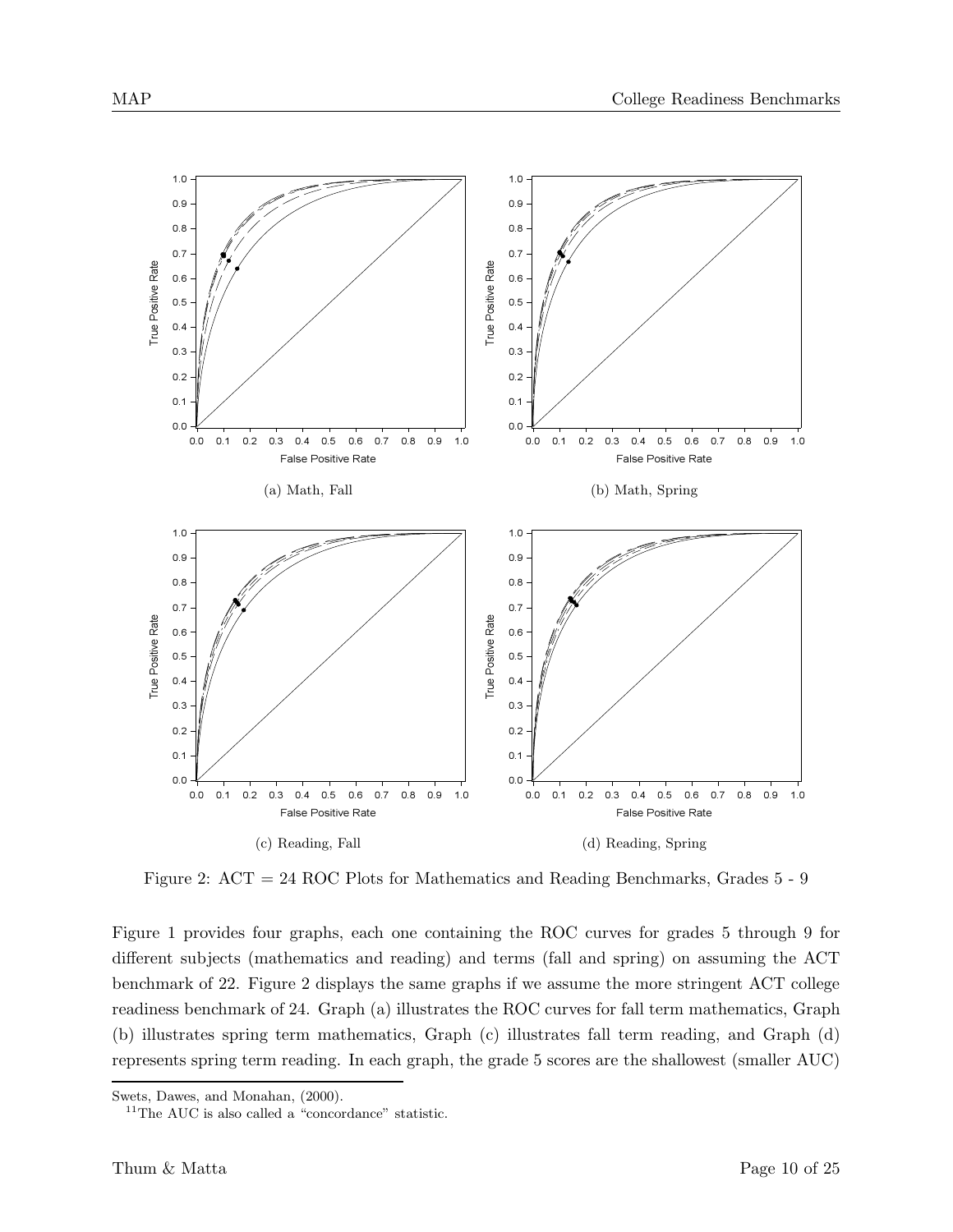|                    |          | Grade    |   | 5           |   | 6                                                                                                                          |   |   |   | 9 |   |
|--------------------|----------|----------|---|-------------|---|----------------------------------------------------------------------------------------------------------------------------|---|---|---|---|---|
| Subject            |          | ACT Term | f | $\mathbf S$ | f | S                                                                                                                          | f | S | S |   | S |
| Reading            | 22<br>24 |          |   |             |   | 0.873 0.886 0.892 0.901 0.902 0.908 0.904 0.906 0.897 0.896<br>0.879 0.893 0.898 0.907 0.909 0.914 0.910 0.912 0.904 0.902 |   |   |   |   |   |
| <b>Mathematics</b> | 22<br>24 |          |   |             |   | 0.866 0.887 0.896 0.906 0.912 0.917 0.917 0.919 0.914 0.914<br>0.877 0.897 0.906 0.916 0.922 0.926 0.927 0.928 0.924 0.923 |   |   |   |   |   |

Table 4: Area Under the Curve (AUC) for MAP College Readiness Benchmarks

and are represented by the solid curved line. As the grade level increases, the AUC becomes larger and the curve approaches the top-left corner of the plot. This indicates, as expected, that benchmarks at  $8<sup>th</sup>$  and  $9<sup>th</sup>$  grade are more predictive of college readiness than benchmarks in  $5<sup>th</sup>$ grade. On the whole, use of the benchmarks leads to highly accurate predictions. The point plotted on each curve is the MAP benchmark with the given true positive rate and false positive rate in Table 5.

In addition to the pooled benchmarks for each grade, term and subject listed in Table 5 are their standard errors, 2015 normative percentiles, true positive, and false positive rates. The standard errors indicate that the benchmarks are well-estimated. As expected, benchmarks increase with grade level and they also appear to be more stringent, as they approach high school. For example, the mathematics benchmark (corresponding to the ACT score of 24) for fall term of grade 7 is 236.84 which corresponds with the  $81<sup>st12</sup>$  percentile based on the 2015 NWEA MAP national norms. Using this benchmark will correctly classify students who are college ready 68% of the time while falsely classifying students who are not college ready as college ready only 10% of the time. The true positive rate for mathematics ranges from 0.63 (fall, grade 5) to 0.70 (spring, grade 7; fall, grade 8; spring, grade 8; spring, grade 9). The false positive for mathematics benchmarks ranges from 0.15 (fall, grade 5) to 0.10 (fall, grade 7 and on). The true positive rates for reading benchmarks range from 0.70 to 0.73 and the false positive rates range from 0.18 to 0.13. Table 5 also gives the results corresponding to the ACT benchmark of 22.

#### Applications

Rather than use a cut-score to make a simple pronouncement of whether a student is college ready or not, inference statements that provide a suitable normative context and acknowledges that data quality precludes such deterministic characterization are to be preferred (Maruyama, 2012). Specifically, two types of inferences are useful based on the estimated benchmarks for students: comparison with peers and evaluating college readiness.

<sup>&</sup>lt;sup>12</sup>This percentile was incorrectly reported as  $79<sup>th</sup>$  in an earlier version of the report.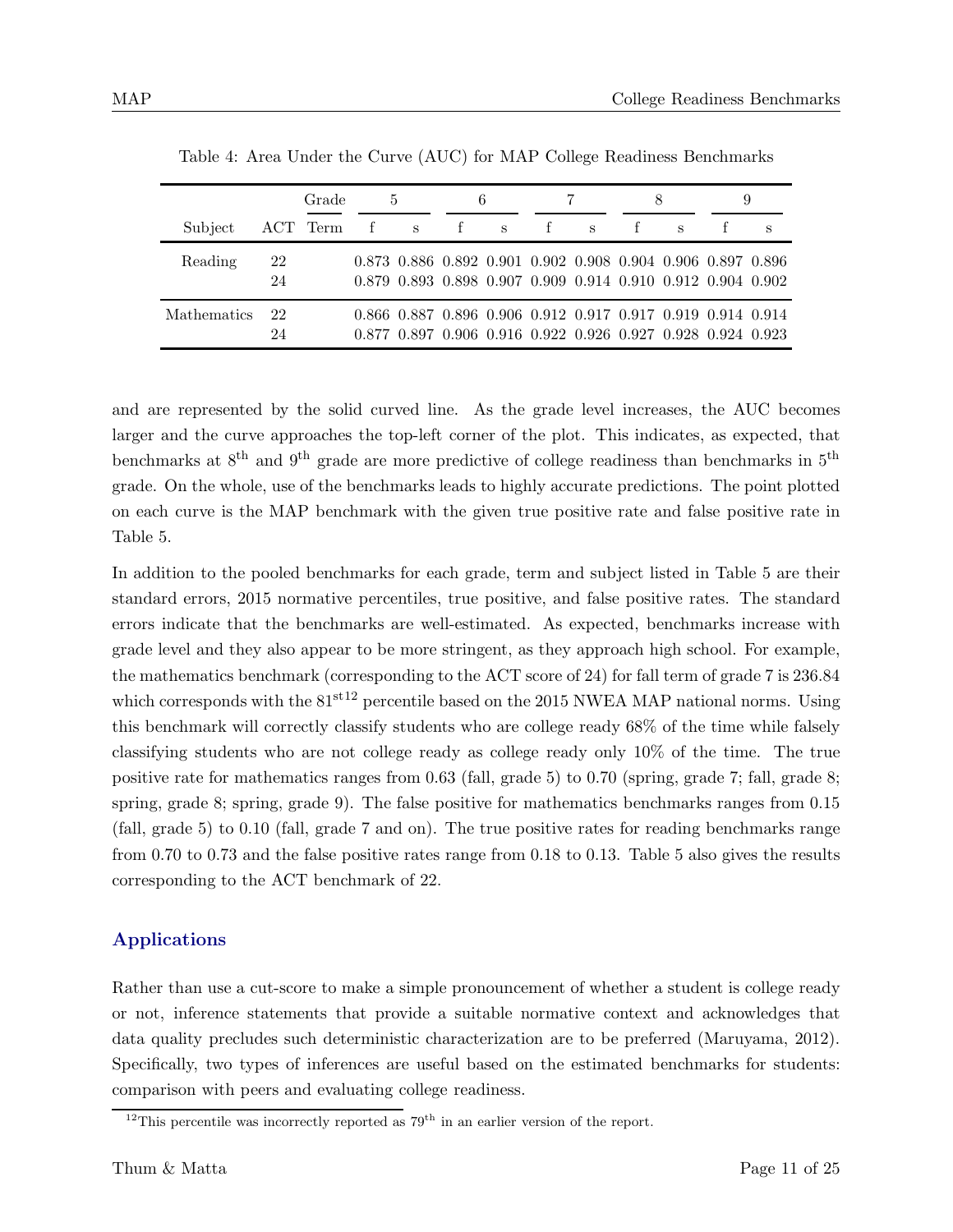|                |        | Mathematics, ACT=22 |                 |     |            |      | Mathematics, ACT=24   |                 |    |             |      |
|----------------|--------|---------------------|-----------------|-----|------------|------|-----------------------|-----------------|----|-------------|------|
| Grade          | Term   | Benchmark           | SЕ              |     |            |      | Pct TPR FPR Benchmark | $\rm SE$        |    | Pct TPR FPR |      |
| 5              | Fall   | 217.31              | 0.04            | 65  | 0.67       | 0.19 | 221.33                | 0.04            | 74 | 0.63        | 0.15 |
| 5              | Spring | 225.58              | 0.04            | 61  | 0.70       | 0.16 | 229.74                | 0.04            | 70 | 0.67        | 0.14 |
| 6              | Fall   | 225.30              | 0.04            | 68  | 0.70       | 0.15 | 229.63                | 0.04            | 79 | 0.68        | 0.13 |
| 6              | Spring | 232.34              | 0.03            | 66  | 0.72       | 0.14 | 236.82                | 0.03            | 76 | 0.68        | 0.11 |
| 7              | Fall   | 232.20              | 0.03            | 71  | 0.72       | 0.13 | 236.84                | 0.03            | 81 | 0.68        | 0.10 |
| 7              | Spring | 238.06              | 0.03            | 70  | 0.73       | 0.13 | 242.85                | 0.03            | 79 | 0.70        | 0.10 |
| 8              | Fall   | 238.00              | 0.03            | 74  | 0.73       | 0.13 | 242.96                | 0.03            | 83 | 0.70        | 0.10 |
| 8              | Spring | 242.73              | 0.04            | 74  | 0.73       | 0.13 | 247.83                | 0.04            | 81 | 0.70        | 0.10 |
| 9              | Fall   | 242.72              | 0.04            | 76  | 0.73       | 0.13 | 247.99                | 0.04            | 84 | 0.69        | 0.10 |
| 9              | Spring | 246.35              | 0.04            | 74  | 0.73       | 0.13 | 251.76                | 0.04            | 83 | 0.70        | 0.10 |
|                |        |                     |                 |     |            |      |                       |                 |    |             |      |
|                |        |                     | Reading, ACT=22 |     |            |      |                       | Reading, ACT=24 |    |             |      |
| Grade          | Term   | Benchmark           | SЕ              | Pct | <b>TPR</b> |      | FPR Benchmark         | SE              |    | Pct TPR FPR |      |
| 5              | Fall   | 209.31              | 0.04            | 59  | 0.71       | 0.20 | 212.62                | 0.04            | 69 | 0.70        | 0.18 |
| 5              | Spring | 214.70              | 0.04            | 59  | 0.72       | 0.18 | 217.94                | 0.04            | 66 | 0.72        | 0.17 |
| 6              | Fall   | 214.97              | 0.04            | 61  | 0.73       | 0.18 | 218.32                | 0.04            | 68 | 0.72        | 0.16 |
| 6              | Spring | 219.59              | $\rm 0.03$      | 61  | 0.74       | 0.17 | 222.87                | 0.03            | 69 | 0.73        | 0.15 |
| 7              | Fall   | 219.83              | 0.03            | 64  | 0.74       | 0.17 | 223.21                | 0.03            | 71 | 0.73        | 0.15 |
| $\overline{7}$ | Spring | 223.73              | 0.03            | 65  | 0.75       | 0.16 | 227.04                | 0.03            | 72 | 0.73        | 0.13 |
| 8              | Fall   | 223.88              | 0.03            | 67  | 0.75       | 0.16 | 227.31                | 0.03            | 73 | 0.73        | 0.14 |
| 8              | Spring | 227.10              | 0.03            | 67  | 0.75       | 0.16 | 230.46                | 0.03            | 74 | 0.73        | 0.14 |
| 9              | Fall   | 227.14              | 0.04            | 67  | 0.74       | 0.17 | 230.61                | 0.04            | 75 | 0.73        | 0.16 |

Table 5: Normative Stringency and Classification Accuracy of Pooled Benchmarks for MAP Mathematics and Reading Tests

Note: SE = Std. Error Pct = Percentile TPR = True Positive Rate FPR = False Positive Rate

How Do I Compare With My Peers? The student's observed score may be used to characterize his performance, in terms of a percentile, among his peers who are expected to meet or exceed the ACT college readiness benchmark of 24. Such percentile ranks can be helpful to the efforts to keeping the student on-track for college. Predicted MAP scores,  $\hat{y}$ , corresponding to selected percentile ranks for MAP benchmarks for reading at grades 5 through 9, for both the fall and spring terms, are given in Table 2. They are easily obtained from the equation

$$
\hat{y} = \mu + \sigma \times \Phi^{-1}(P/100) ,
$$

where  $P$  is the desired percentile, under the assumption that scores are normally distributed with cumulative function  $\Phi(\mu, \sigma^2)$  with benchmark  $\mu$  and variance  $\sigma^2$ . Tables 6, 7, 8, and 9 in Appendix B give the results for mathematics and reading, assuming an ACT of 22 and 24, respectively. The predicted standard deviations reported in these tables are based on conditional distributions given by Equation 5 in Appendix A.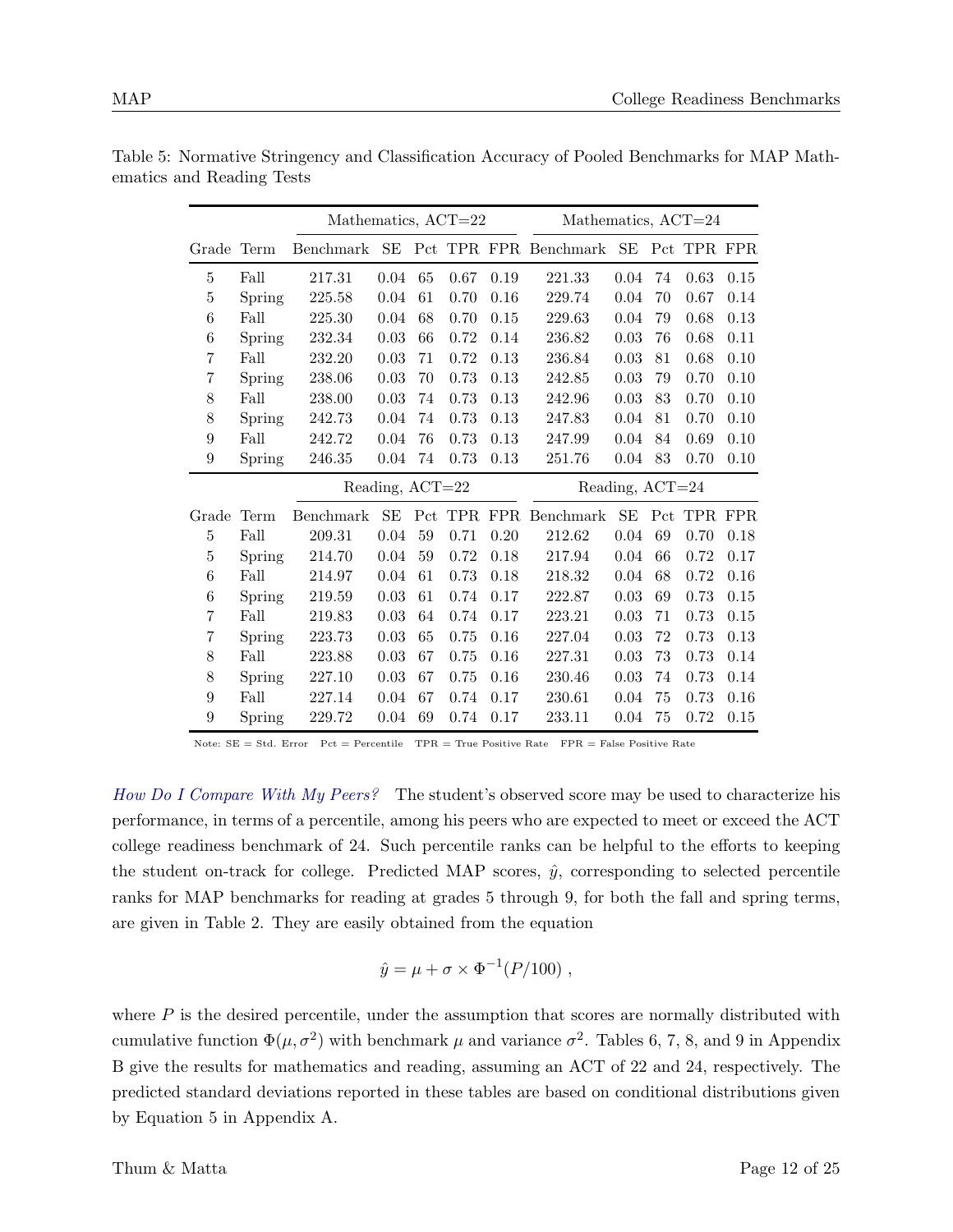As a more concrete example, the mathematics benchmarks keyed on  $ACT = 24$  (229.63) in Table7 are used to determine that a  $6<sup>th</sup>$  grade student who scores a 236 on the fall administration of MAP (6 points higher than the benchmark) would be in the  $75<sup>th</sup>$  percentile amongst  $5<sup>th</sup>$  graders in terms of being on-track for college. Similarly, a student who scores a 228 (2 points lower than the benchmark) is at the  $45<sup>th</sup>$  percentile. The student who scores a 230, right at the fall  $6<sup>th</sup>$  grade MAP college readiness benchmark, would be in the  $50<sup>th</sup>$  percentile.

Am I College Ready? Direct numerical comparisons are seldom justifiable when working with imperfect information. Probability statements, on the other hand, provide a suitable normative context and acknowledges data quality. The student's observed score and standard error support a simple evaluation, one that takes into account the imprecision of an observed score to determine whether or not his performance meets or exceeds the relevant MAP college readiness threshold. The probability that an observed score y with an SEM<sup>13</sup>  $s_y$  meets or exceeds a given benchmark  $\mu$ is

$$
p = \Phi [(y - \mu)/s_y] .
$$

Table 10, 11, 12, and 13 in Appendix B give the results for mathematics and reading, assuming an ACT of 22 and 24, respectively, where the default SEM values of 3.2 (for mathematics) and 3.4 (for reading) are employed.

Continuing with the previous example involving the fall administration of  $6<sup>th</sup>$  grade MAP and ACT  $= 24$ , Table 11 shows that the student who scored a 236, when considering the standard error of measurement (SEM=3.2), would have a 98% chance of meeting the benchmark. At the same time, the student who scored a 228 would have a  $31\%$  chance of meeting the fall  $6<sup>th</sup>$  grade benchmark given the same standard error of measurement. The student who scored 230 would have a 55% chance of meeting the benchmark.

### Summary

This study identifies some limitations of conventional approaches to linking multiple scales for deriving a set of accurate MAP benchmarks for identifying the college readiness of middle grade students. The method developed by Thum (2011) and Thum and Matta (2015) are employed, and are further extended to include a strategy for pooling the results from multiple districts. The approach successfully addressed serious challenges stemming from the fact that the linked tests do not measure the same construct to begin with, that the tests are less and less likely to do so as the time separating them increases, and that some of the test scores are unobserved due to significant

 $13$ SEM stands for standard error of measurement. It is a positive number, and scores with smaller SEMs have greater precision. The typical SEMs for MAP mathematics and reading have been found to be 3.2 and 3.4, respectively.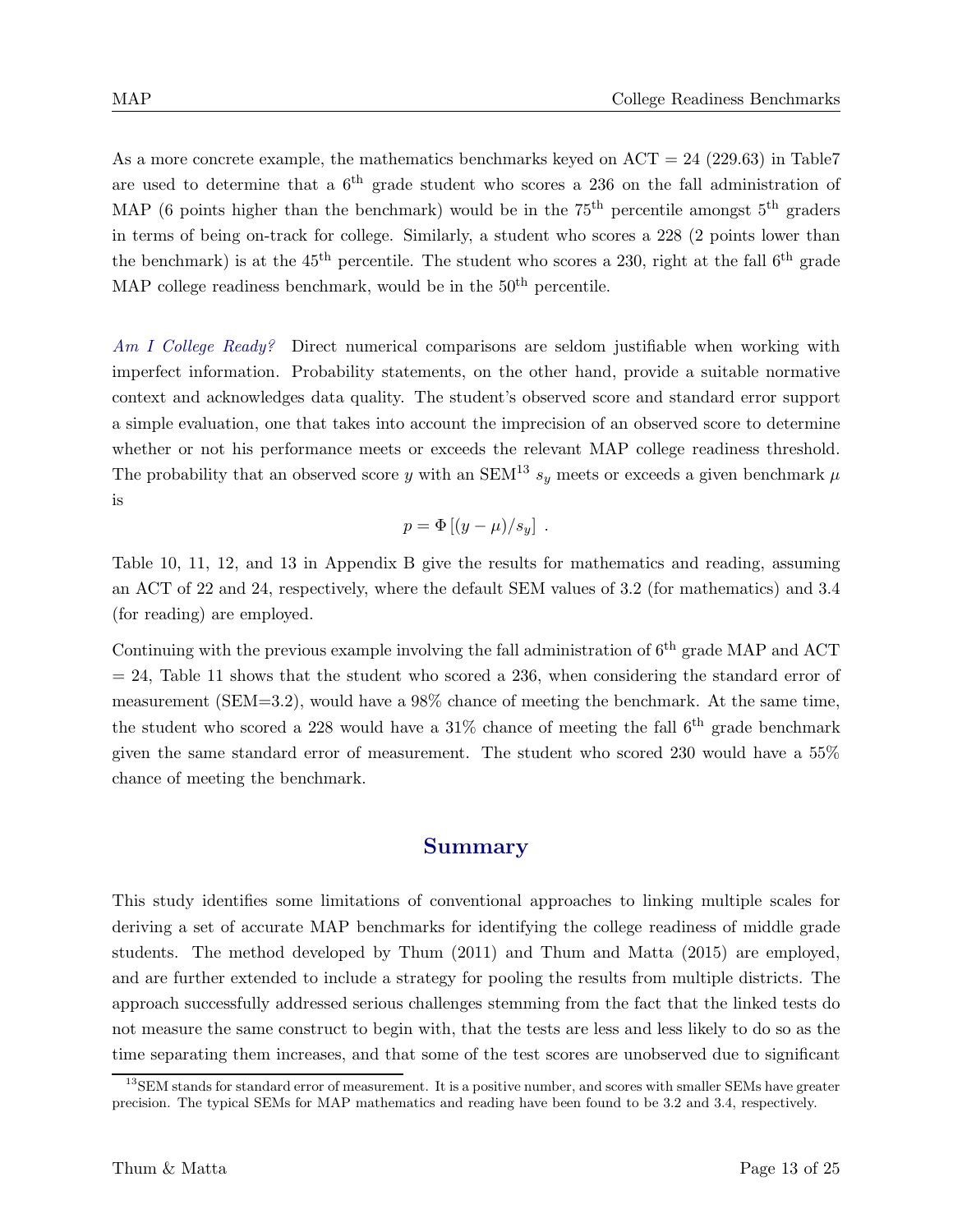and non-ignorable effects of student self-selecting to take the ACT in high school.

Using over a half million test events from  $83,3184^{\text{th}}$  to  $12^{\text{th}}$  graders from 410 schools in 14 districts across the US, pooled college readiness benchmarks for fall and spring terms of  $5<sup>th</sup>$  through  $9<sup>th</sup>$ graders on MAP mathematics and reading, which are statistically anchored on ACT's college readiness cut-scores of 22 and 24, are obtained. The true positive classification rates are sufficiently high, suggesting that, when such benchmarks are used, educators and parents can be confident that students are accurately identified as being college ready, or not. At the same time, the false positive classification error rates appear sufficiently low so that students requiring assistance to get back on track to being college ready are also accurately identified.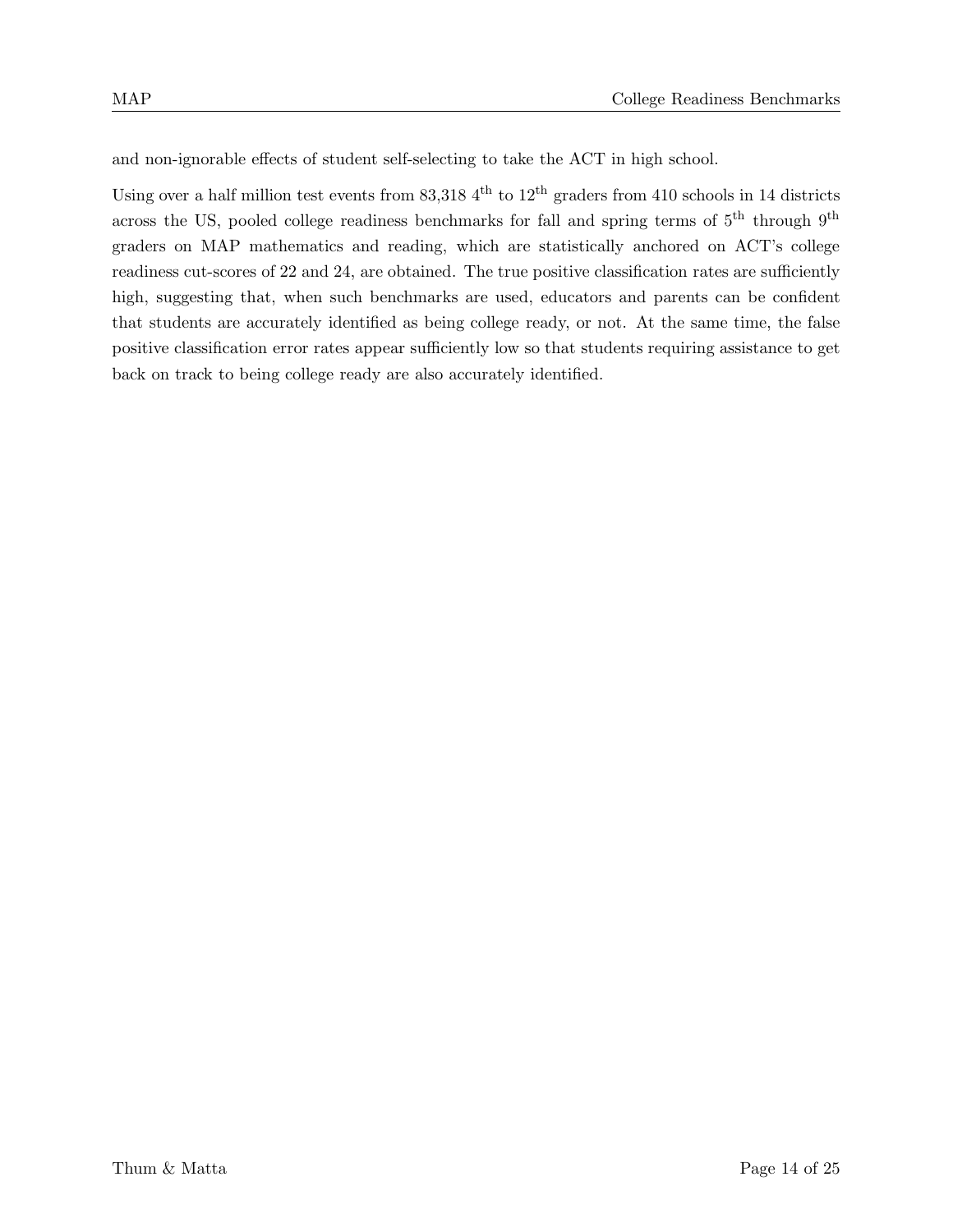### Selected References

- ACT (1997). ACT Technical Manual. Iowa City, IA: ACT, Inc.
- Albert, P. S., & Follmann, D. A. (2009). Shared parameter models. In G. Fitzmaurice, M. Davidian, G. Verbeke, & G. Molenberghs (eds.) Longitudinal Data Analysis (433-452), Boca Raton: Chapman and Hall/CRC Press.
- Allen, J. & Sconing, J. (2005). Using ACT Assessment Scores to Set Benchmarks for College Readiness (ACT Research Report Series 2005-3). Retrieved February 2, 2011 from http://www.act.org/research/researchers/reports/pdf/ACT\_RR2005-3.pdf.
- Conley, D. T. (2007). Redefining college readiness. Eugene, OR: Educational Policy Improvement Center. Retrieved April 10, 2015, from http://evergreen.edu/washingtoncenter/docs/conleycollegereadiness.pdf.
- Gavin, L. (2011). Setting Targets for Grades 3-12 Linked to the ACT's College Readiness Benchmarks. The Evanston Roundtable. http://evanstonroundtable.com/ftp/targets.linked. to.pdf.
- Hedeker, D., & Gibbons, R. D. (1997). Application of random-effects pattern-mixture models for missing data in longitudinal studies. Psychological Methods, 2, 64-78.
- Kobrin, J. L. & Michel, R. A. (2006). The SAT As a Predictor of Different Levels of College Performance.College Board Research Report No. 2006-3. New York: The College Board.
- Kolen, M. (2004). Linking Assessments: Concept and History. Applied Psychological Measurement, 28, 219-226.
- Little, R. J. (2008). Selection and Pattern-Mixture Models. In G. Fitzmaurice, M. Davidian, G. Verbeke, & Molenberghs, G. (eds.) Longitudinal Data Analysis (409-431), Boca Raton: Chapman and Hall/CRC Press.
- Linn, R. L. (1993). Linking results of distinct assessments. Applied Measurement in Education, 6, 83-102.
- Maruyama, G. (2012). Assessing College Readiness: Should We Be Satisfied with ACT or Other Threshold Scores? Educational Researcher. 41, 252-261.
- Mislevy, R. J. (1992). Linking educational assessments: Concepts, issues, methods, and prospects. Princeton, NJ: ETS Policy Information Center.
- Northwest Evaluation Association. (2015). NWEA 2015 MAP Norms for Student and School Achievement Status and Growth. Portland, OR: Author.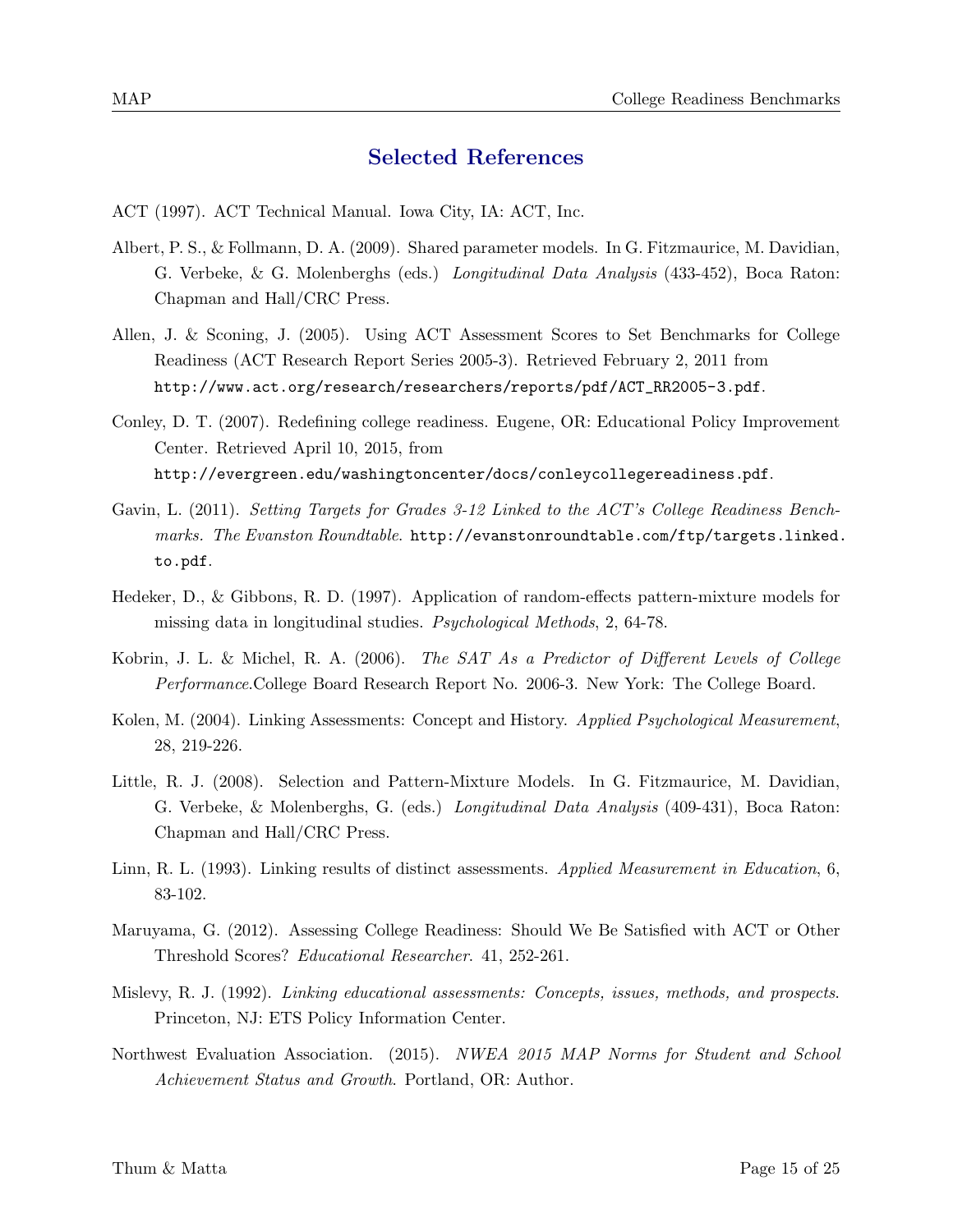- Snyder, T. D., & Dillow, S. A. (2013). Digest of Education Statistics 2012 (NCES 2014-015). National Center for Education Statistics, Institute of Education Sciences, US Department of Education. Washington, DC.
- Swets, J. A., Dawes, R. M., & Monahan, J. (2000). Better decisions through science. Scientific American, 283 (4), 82-87.
- Thum, Y. M. (2011). Measuring Student Growth and Achievement against College Readiness Benchmarks and the ACT . Technical White Paper. Grand Rapids, MI: National Charter School Institute.
- Thum, Y. M., & Matta, T. (2015). Predicting College Readiness from Interim Assessment Results: Selection Modeling for Longitudinal Data. Paper presented at the Annual Meetings of the American Educational Research Association, April, Chicago.
- US Department of Education, Office of Planning, Evaluation and Policy Development. (2010). ESEA Blueprint for Reform, Washington, D.C., 2010. Retrieved May 2015 from http://www2.ed.gov/policy/elsec/leg/blueprint/.

## Authors

Yeow Meng Thum, PhD., Senior Research Fellow at NWEA, is a research methodologist with substantive interests surrounding the use of testing results in formulating public educational policy. His methodological research focuses on multivariate, multilevel models for behavioral and educational data, with a strong emphasis on methods for describing growth and change.

Tyler Matta is a Research Associate at NWEA. His research interests include multilevel and latent variable modeling methods and their applications in educational research.

Suggested Citation:

Thum Y. M., & Matta, T. (2015). *MAP College Readiness Benchmarks: A Research Brief.* NWEA Research Report. Portland, OR: NWEA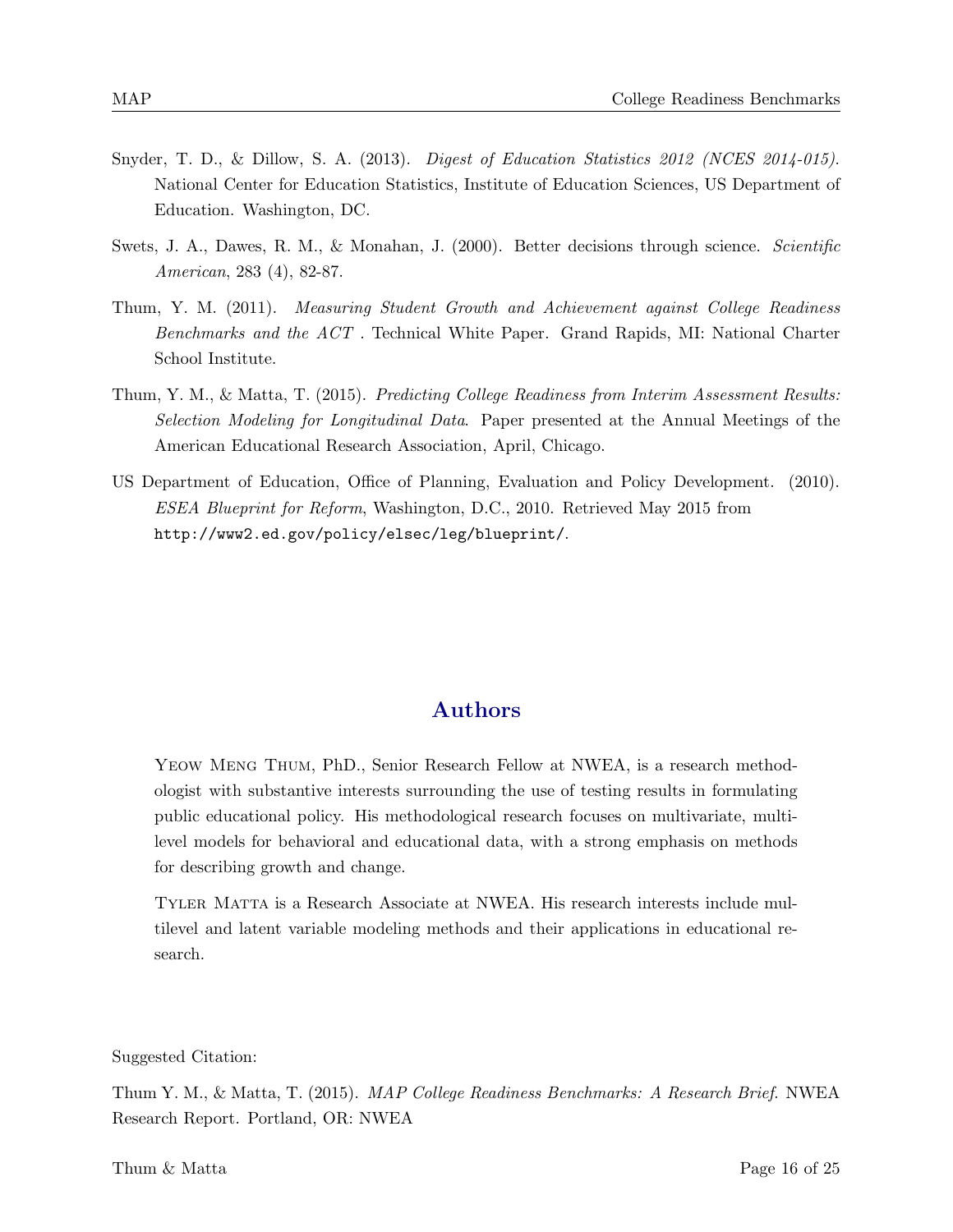# Appendix A

#### A Growth Model with Selection

For each examinee i, the probability  $p(\cdot)$  that they take a college entrance exam  $(r_i = 1)$  during high school is

$$
\Pr(r_i = 1 | \nu_i^o) \sim \text{Bernoulli}(f(\nu_i^o)), \qquad (1)
$$

where  $v_i^o \in v_i$  are residuals from the growth model

$$
Pr(\boldsymbol{y}_{1i}, \boldsymbol{y}_{2i} | \mathbf{X}_i, \boldsymbol{\gamma}, \boldsymbol{\nu}_i, \boldsymbol{\Sigma}_i) \sim \text{Normal}(\mathbf{X}_{1i} \boldsymbol{\gamma} + \mathbf{X}_{2i} \boldsymbol{\nu}_i, \boldsymbol{\Sigma}_i)
$$
(2)

The product of the marginal distribution of the data under Equation 2 and the conditional probability of a student who takes a college entrance test in high school from Equation 1 defines the shared-parameter model

$$
f_y(\boldsymbol{y}_{1i}, \boldsymbol{y}_{2i} | \mathbf{X}_i, \boldsymbol{\gamma}, \boldsymbol{\nu}_i, \boldsymbol{\Sigma}_i) \times f_{r|y}(r_i | \boldsymbol{\nu}_i^o)
$$
\n(3)

Let  $\dot{p}$  be a suitably chosen probability that a student would take a college entrance examination when he reaches high school. For a given probability  $\dot{p}$ ,

$$
(\hat{\boldsymbol{y}}_{1i}, \hat{\boldsymbol{y}}_{2i}|\dot{p}) \sim \text{MVN}\left([\hat{\boldsymbol{\mu}}_1, \hat{\boldsymbol{\mu}}_2], \left[\hat{\boldsymbol{\Sigma}}_{11}, \hat{\boldsymbol{\Sigma}}_{21}, \hat{\boldsymbol{\Sigma}}_{22}\right]\right)
$$
\n(4)

is a conditional distribution of predicted student MAP and college entrance examination scores by term and grade-level. The benchmarks on MAP for every term and grade-level, which correspond to the benchmarks  $y_2^c$  on the college entrance examinations, are obtained from Equation 4 by further conditioning on  $\hat{\mathbf{y}}_{2i} = \mathbf{y}_2^c$ , giving

$$
\left(\hat{\boldsymbol{y}}_{1i}|\hat{\boldsymbol{y}}_{2i}=\boldsymbol{y}_2^c,\dot{p}\right)\sim \text{MVN}\left(\hat{\boldsymbol{\mu}}_1+\hat{\boldsymbol{\Sigma}}_{12}\hat{\boldsymbol{\Sigma}}_{22}^{-1}\left[\hat{\boldsymbol{\mu}}_2-\boldsymbol{y}_2^c\right],\hat{\boldsymbol{\Sigma}}_{11}-\hat{\boldsymbol{\Sigma}}_{21}\hat{\boldsymbol{\Sigma}}_{22}^{-1}\hat{\boldsymbol{\Sigma}}_{21}\right).
$$
\n(5)

A set of pooled benchmarks is estimated by weighting district-specific benchmarks, represented by Equation 5, by the information provided by the students who contributed their data to each district analysis.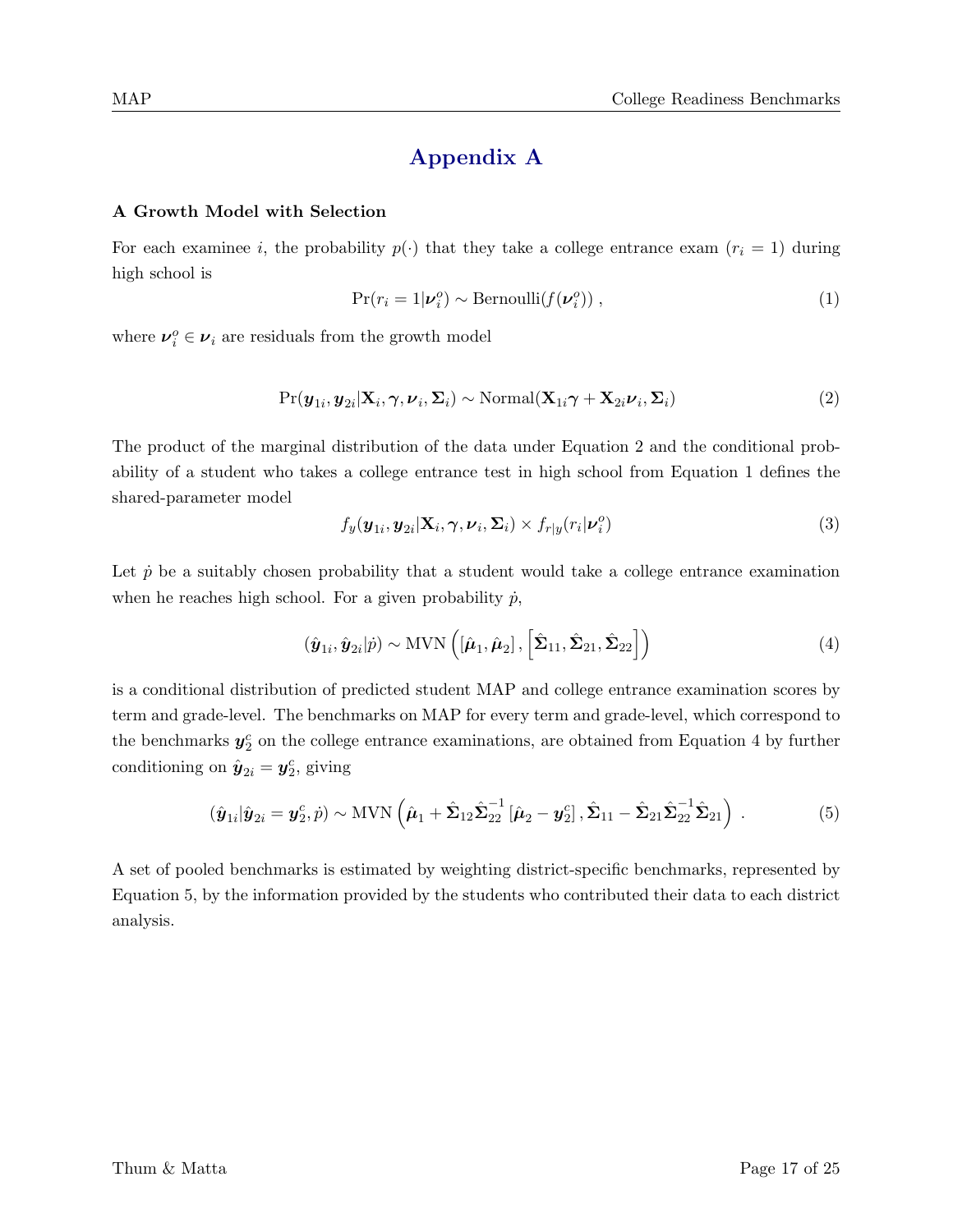# Appendix B

Table 6: Predicted Benchmark for MAP Mathematics by Grade/Term and Percentile Ranks for HS Seniors Expected to Meet the Mathematics ACT=22 Benchmark

|             | Grade     |        | 5      |         | 6       |        | $\overline{7}$ |        | 8      |        | 9      |
|-------------|-----------|--------|--------|---------|---------|--------|----------------|--------|--------|--------|--------|
|             | Term      | Fall   | Spring | Fall    | Spring  | Fall   | Spring         | Fall   | Spring | Fall   | Spring |
|             | Benchmark | 217.31 | 225.58 | 225.30  | 232.34  | 232.20 | 238.06         | 238.00 | 242.73 | 242.72 | 246.35 |
|             | SD        | 11.46  | 10.38  | 10.01   | 9.59    | 9.41   | 9.40           | 9.61   | 9.87   | 10.53  | 10.99  |
|             | Pct       | 65     | 61     | 68      | 66      | 71     | $70\,$         | 74     | 74     | 76     | 74     |
|             | 10        | 203    | 212    | 212     | 220     | 220    | 226            | 226    | 230    | 229    | 232    |
|             | 15        | 205    | 215    | $215\,$ | $222\,$ | 222    | 228            | 228    | 233    | 232    | 235    |
|             | 20        | 208    | 217    | 217     | 224     | 224    | 230            | 230    | 234    | 234    | 237    |
|             | 25        | 210    | 219    | 219     | 226     | 226    | 232            | 232    | 236    | 236    | 239    |
| Rank        | $30\,$    | 211    | 220    | 220     | 227     | 227    | 233            | 233    | 238    | 237    | 241    |
|             | $35\,$    | 213    | 222    | 221     | 229     | 229    | 234            | 234    | 239    | 239    | 242    |
|             | 40        | 214    | 223    | 223     | 230     | 230    | 236            | 236    | 240    | 240    | 244    |
| Percentile  | 45        | 216    | 224    | 224     | 231     | 231    | 237            | 237    | 241    | 241    | 245    |
|             | 50        | 217    | 226    | $225\,$ | 232     | 232    | 238            | 238    | 243    | 243    | 246    |
|             | 55        | 219    | 227    | 227     | 234     | 233    | 239            | 239    | 244    | 244    | 248    |
| Conditional | 60        | 220    | 228    | 228     | 235     | 235    | 240            | 240    | 245    | 245    | 249    |
|             | 65        | 222    | 230    | 229     | 236     | 236    | 242            | 242    | 247    | 247    | 251    |
|             | 70        | 223    | 231    | 231     | 237     | 237    | 243            | 243    | 248    | 248    | 252    |
|             | 75        | 225    | 233    | 232     | 239     | 239    | 244            | 244    | 249    | 250    | 254    |
|             | 80        | 227    | 234    | 234     | 240     | 240    | 246            | 246    | 251    | 252    | 256    |
|             | 85        | 229    | 236    | 236     | 242     | 242    | 248            | 248    | 253    | 254    | 258    |
|             | 90        | 232    | 239    | 238     | 245     | 244    | 250            | 250    | 255    | 256    | 260    |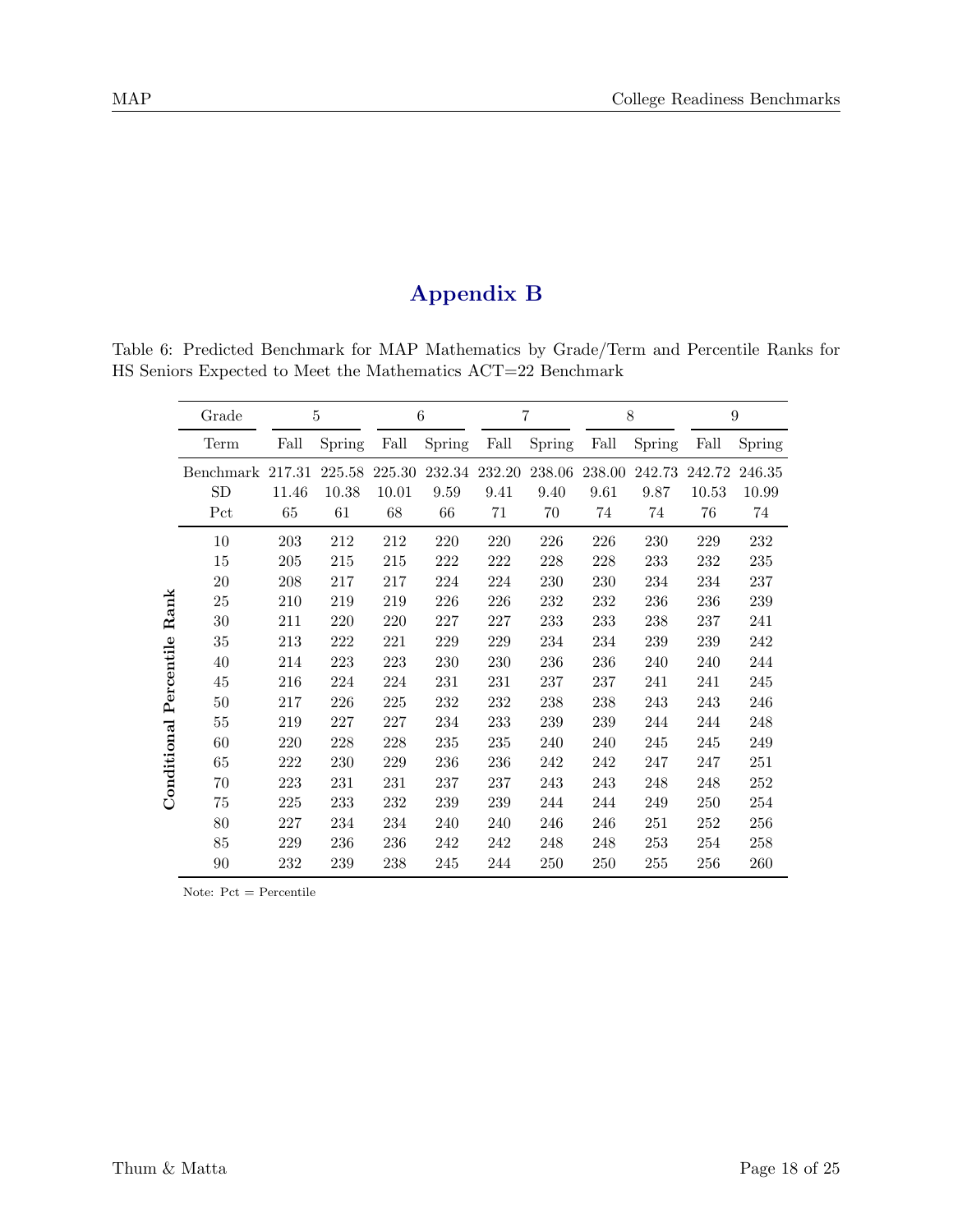|             | Grade     |        | 5      |        | 6      |        | 7      |        | 8      | 9      |        |
|-------------|-----------|--------|--------|--------|--------|--------|--------|--------|--------|--------|--------|
|             | Term      | Fall   | Spring | Fall   | Spring | Fall   | Spring | Fall   | Spring | Fall   | Spring |
|             | Benchmark | 221.33 | 229.74 | 229.63 | 236.82 | 236.84 | 242.85 | 242.96 | 247.83 | 247.99 | 251.76 |
|             | SD        | 11.58  | 10.49  | 10.16  | 9.73   | 9.59   | 9.57   | 9.83   | 10.07  | 10.78  | 11.23  |
|             | Pct       | 74     | 70     | 79     | 76     | 81     | 79     | 83     | 81     | 84     | 83     |
|             | 10        | 206    | 216    | 217    | 224    | 225    | 231    | 230    | 235    | 234    | 237    |
|             | 15        | 209    | 219    | 219    | 227    | 227    | 233    | 233    | 237    | 237    | 240    |
|             | 20        | 212    | 221    | 221    | 229    | 229    | 235    | 235    | 239    | 239    | 242    |
| $\rm{Rank}$ | 25        | 214    | 223    | 223    | 230    | 230    | 236    | 236    | 241    | 241    | 244    |
|             | 30        | 215    | 224    | 224    | 232    | 232    | 238    | 238    | 243    | 242    | 246    |
|             | 35        | 217    | 226    | 226    | 233    | 233    | 239    | 239    | 244    | 244    | 247    |
|             | 40        | 218    | 227    | 227    | 234    | 234    | 240    | 240    | 245    | 245    | 249    |
| Percentile  | 45        | 220    | 228    | 228    | 236    | 236    | 242    | 242    | 247    | 247    | 250    |
|             | 50        | 221    | 230    | 230    | 237    | 237    | 243    | 243    | 248    | 248    | 252    |
|             | 55        | 223    | 231    | 231    | 238    | 238    | 244    | 244    | 249    | 249    | 253    |
| Conditional | 60        | 224    | 232    | 232    | 239    | 239    | 245    | 245    | 250    | 251    | 255    |
|             | 65        | 226    | 234    | 234    | 241    | 241    | 247    | 247    | 252    | 252    | 256    |
|             | 70        | 227    | 235    | 235    | 242    | 242    | 248    | 248    | 253    | 254    | 258    |
|             | 75        | 229    | 237    | 236    | 243    | 243    | 249    | 250    | 255    | 255    | 259    |
|             | 80        | 231    | 239    | 238    | 245    | 245    | 251    | 251    | 256    | 257    | 261    |
|             | 85        | 233    | 241    | 240    | 247    | 247    | 253    | 253    | 258    | 259    | 263    |
|             | 90        | 236    | 243    | 243    | 249    | 249    | 255    | 256    | 261    | 262    | 266    |

Table 7: Predicted Benchmark for MAP Mathematics by Grade/Term and Percentile Ranks for HS Seniors Expected to Meet the Mathematics ACT=24 Benchmark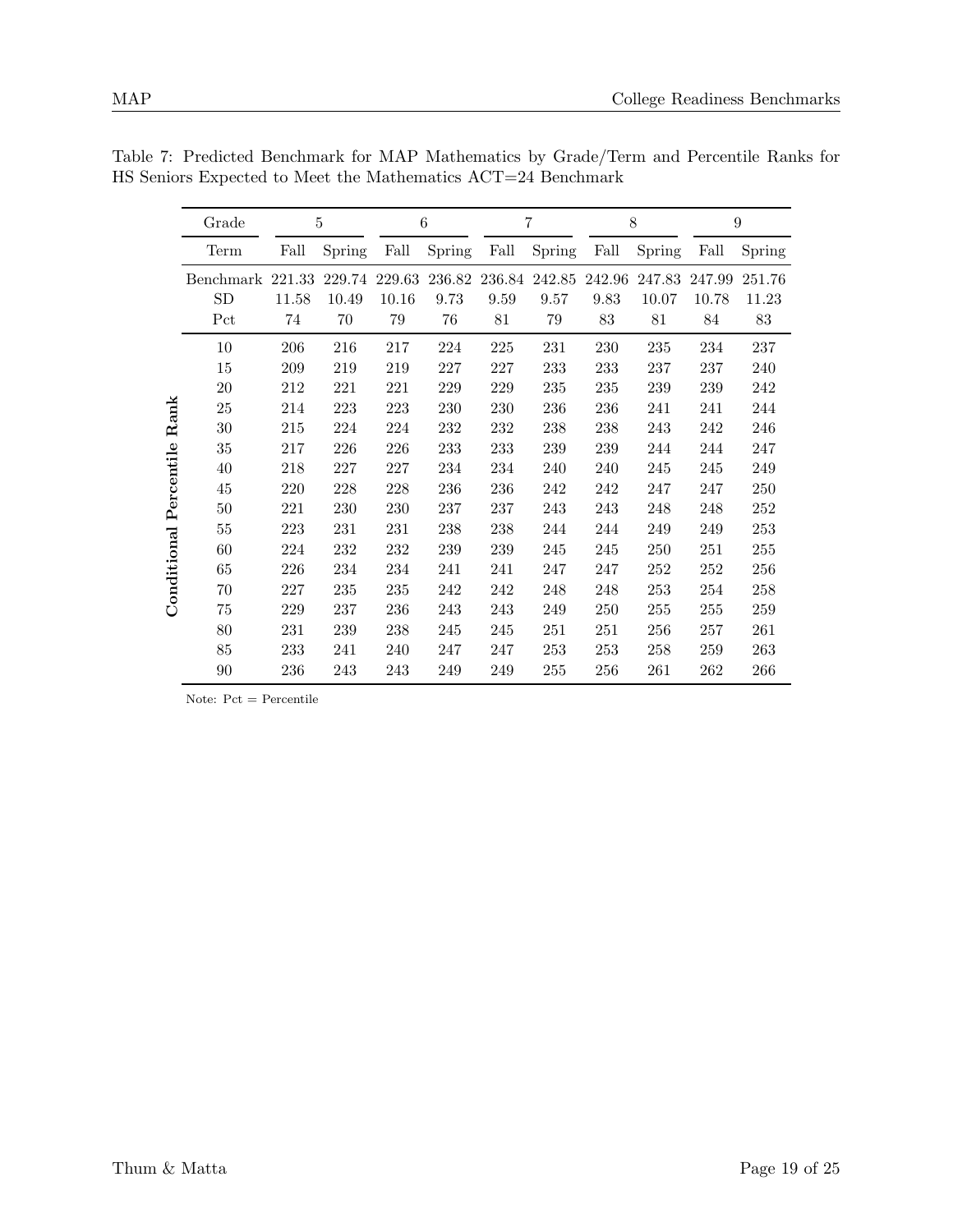|             | Grade                 |        | 5      |         | 6      |        | 7      |        | 8      |        | 9      |
|-------------|-----------------------|--------|--------|---------|--------|--------|--------|--------|--------|--------|--------|
|             | Term                  | Fall   | Spring | Fall    | Spring | Fall   | Spring | Fall   | Spring | Fall   | Spring |
|             | Benchmark             | 209.31 | 214.70 | 214.97  | 219.59 | 219.83 | 223.73 | 223.88 | 227.10 | 227.14 | 229.72 |
|             | SD                    | 11.92  | 10.55  | 10.47   | 9.5    | 9.75   | 9.09   | 9.76   | 9.36   | 10.44  | 10.32  |
|             | $\operatorname*{Pct}$ | 59     | $59\,$ | 61      | 61     | 64     | 65     | 67     | 67     | 67     | 69     |
|             | 10                    | 194    | 201    | $202\,$ | 207    | 207    | 212    | 211    | 215    | 214    | 216    |
|             | 15                    | 197    | 204    | 204     | 210    | 210    | 214    | 214    | 217    | 216    | 219    |
|             | 20                    | 199    | 206    | 206     | 212    | 212    | 216    | 216    | 219    | 218    | 221    |
| Rank        | 25                    | 201    | 208    | 208     | 213    | 213    | 218    | 217    | 221    | 220    | 223    |
|             | 30                    | 203    | 209    | 209     | 215    | 215    | 219    | 219    | 222    | 222    | 224    |
|             | 35                    | 205    | 211    | 211     | 216    | 216    | 220    | 220    | 223    | 223    | 226    |
|             | 40                    | 206    | 212    | 212     | 217    | 217    | 221    | 221    | 225    | 224    | 227    |
| Percentile  | 45                    | 208    | 213    | 214     | 218    | 219    | 223    | 223    | 226    | 226    | 228    |
|             | 50                    | 209    | 215    | 215     | 220    | 220    | 224    | 224    | 227    | 227    | 230    |
|             | 55                    | 211    | 216    | 216     | 221    | 221    | 225    | 225    | 228    | 228    | 231    |
| Conditional | 60                    | 212    | 217    | 218     | 222    | 222    | 226    | 226    | 229    | 230    | 232    |
|             | 65                    | 214    | 219    | 219     | 223    | 224    | 227    | 228    | 231    | 231    | 234    |
|             | 70                    | 216    | 220    | 220     | 225    | 225    | 228    | 229    | 232    | 233    | 235    |
|             | 75                    | 217    | 222    | 222     | 226    | 226    | 230    | 230    | 233    | 234    | 237    |
|             | 80                    | 219    | 224    | 224     | 228    | 228    | 231    | 232    | 235    | 236    | 238    |
|             | 85                    | 222    | 226    | 226     | 229    | 230    | 233    | 234    | 237    | 238    | 240    |
|             | 90                    | 225    | 228    | 228     | 232    | 232    | 235    | 236    | 239    | 241    | 243    |

Table 8: Predicted Benchmark for MAP Reading by Grade/Term and Percentile Ranks for HS Seniors Expected to Meet the Reading ACT=22 Benchmark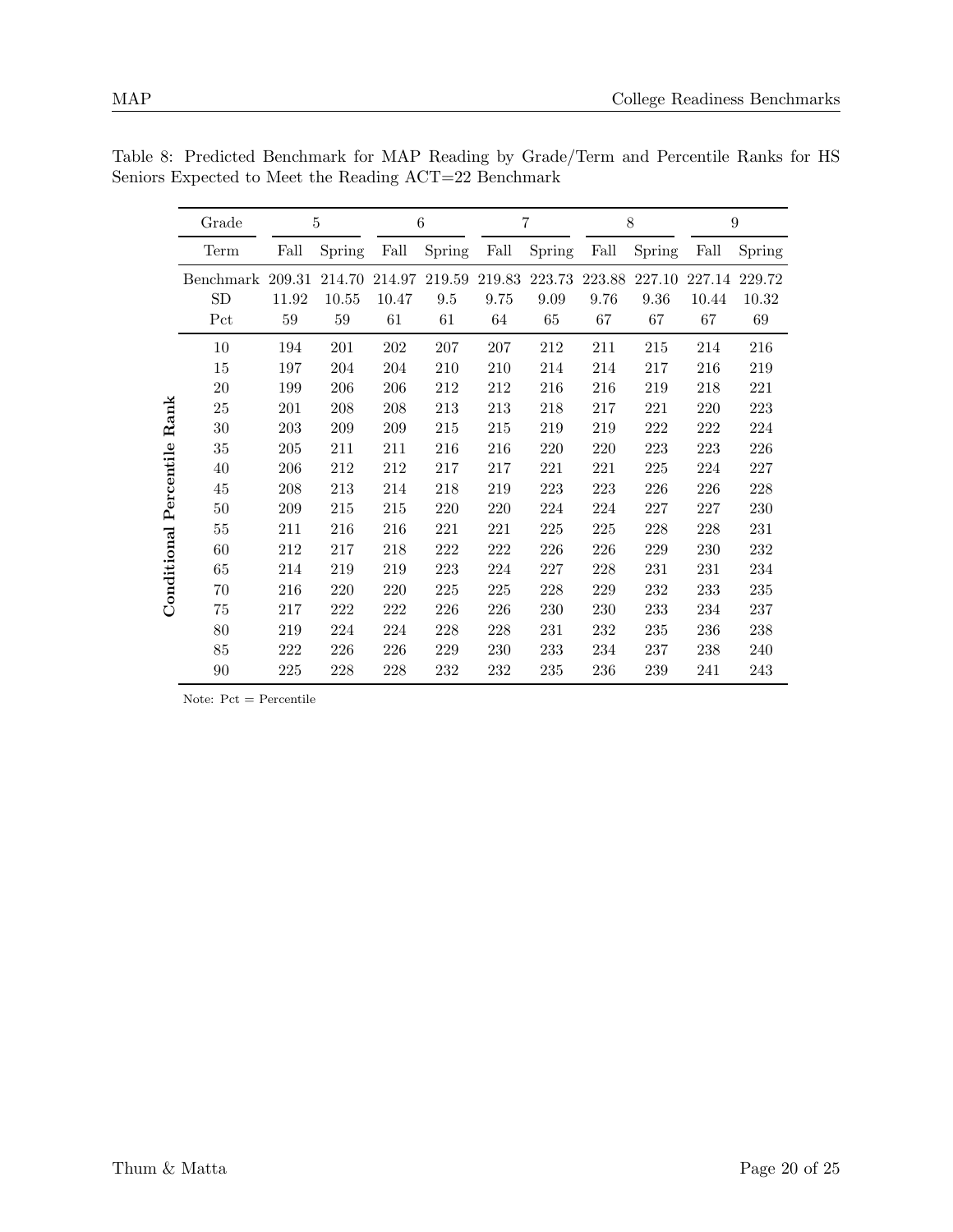|                    | Grade     |        | 5      |        | 6      |        | $\overline{7}$ |         | 8      |        | $\boldsymbol{9}$ |
|--------------------|-----------|--------|--------|--------|--------|--------|----------------|---------|--------|--------|------------------|
|                    | Term      | Fall   | Spring | Fall   | Spring | Fall   | Spring         | Fall    | Spring | Fall   | Spring           |
|                    | Benchmark | 212.62 | 217.94 | 218.32 | 222.87 | 223.21 | 227.04         | 227.31  | 230.46 | 230.61 | 233.11           |
|                    | SD        | 11.95  | 10.53  | 10.49  | 9.50   | 9.76   | 9.08           | 9.77    | 9.35   | 10.45  | 10.32            |
|                    | Pct       | 69     | 66     | 68     | 69     | 71     | $72\,$         | 73      | 74     | 75     | 75               |
|                    | 10        | 197    | 204    | 205    | 211    | 211    | 215            | 215     | 218    | 217    | 220              |
|                    | 15        | 200    | 207    | 207    | 213    | 213    | 218            | 217     | 221    | 220    | 222              |
|                    | 20        | 203    | 209    | 209    | 215    | 215    | 219            | 219     | 223    | 222    | 224              |
| $\rm{Rank}$        | 25        | 205    | 211    | 211    | 216    | 217    | 221            | 221     | 224    | 224    | 226              |
|                    | 30        | 206    | 212    | 213    | 218    | 218    | 222            | 222     | 226    | 225    | 228              |
|                    | 35        | 208    | 214    | 214    | 219    | 219    | 224            | 224     | 227    | 227    | 229              |
|                    | 40        | 210    | 215    | 216    | 220    | 221    | 225            | 225     | 228    | 228    | 230              |
| Percentile         | 45        | 211    | 217    | 217    | 222    | 222    | 226            | $226\,$ | 229    | 229    | 232              |
|                    | 50        | 213    | 218    | 218    | 223    | 223    | 227            | 227     | 230    | 231    | 233              |
|                    | 55        | 214    | 219    | 220    | 224    | 224    | 228            | 229     | 232    | 232    | 234              |
| $\rm{Conditional}$ | 60        | 216    | 221    | 221    | 225    | 226    | 229            | 230     | 233    | 233    | 236              |
|                    | 65        | 217    | 222    | 222    | 227    | 227    | 231            | 231     | 234    | 235    | 237              |
|                    | 70        | 219    | 223    | 224    | 228    | 228    | 232            | 232     | 235    | 236    | 239              |
|                    | 75        | 221    | 225    | 225    | 229    | 230    | 233            | 234     | 237    | 238    | 240              |
|                    | 80        | 223    | 227    | 227    | 231    | 231    | 235            | 236     | 238    | 239    | 242              |
|                    | 85        | 225    | 229    | 229    | 233    | 233    | 236            | 237     | 240    | 241    | 244              |
|                    | 90        | 228    | 231    | 232    | 235    | 236    | 239            | 240     | 242    | 244    | 246              |

Table 9: Predicted Benchmark for MAP Reading by Grade/Term and Percentile Ranks for HS Seniors Expected to Meet the Reading ACT=24 Benchmark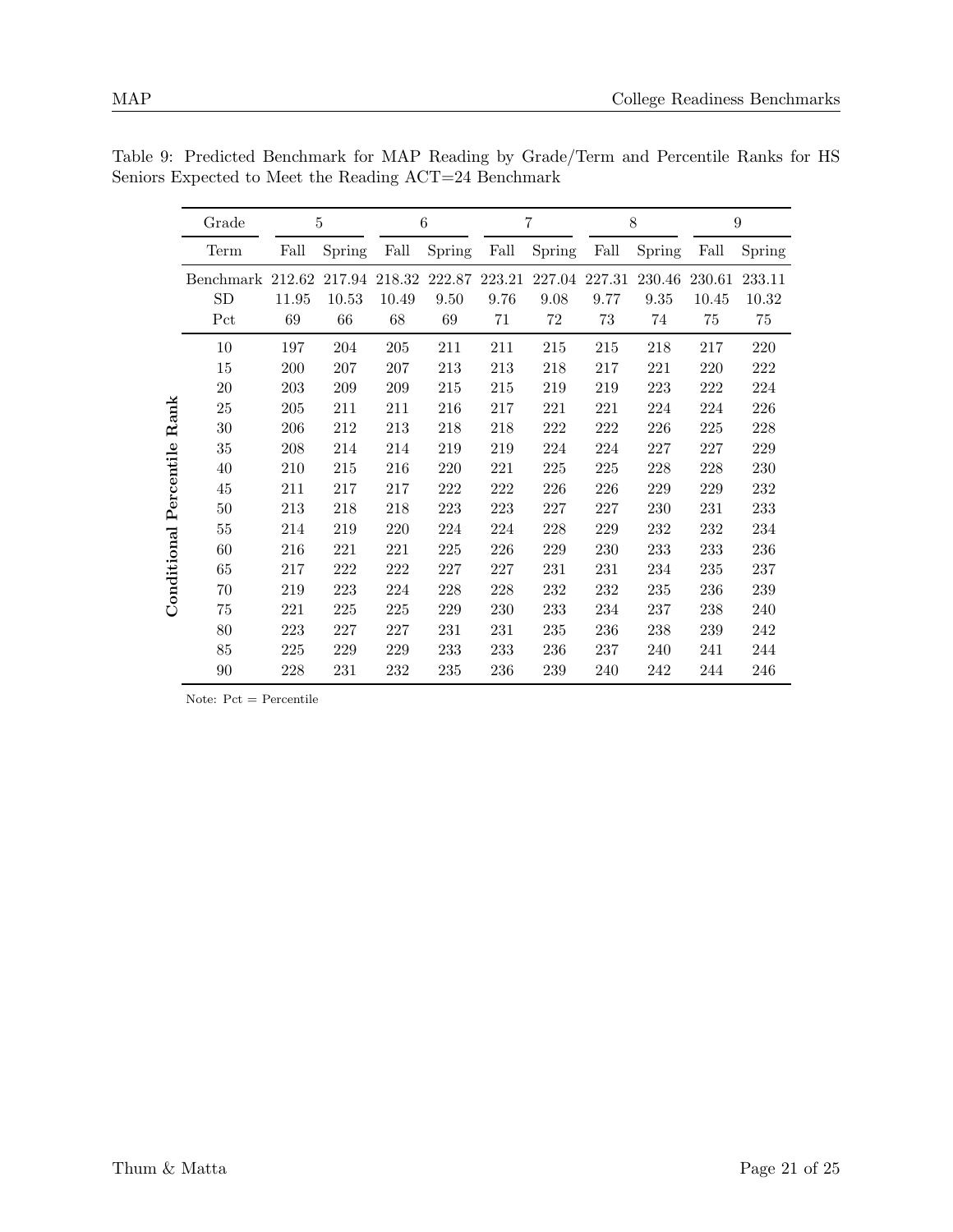|  | Table 10: Predicted Probability of an Observed MAP Mathematics Score Meeting or Exceeding |  |  |  |  |  |  |  |
|--|-------------------------------------------------------------------------------------------|--|--|--|--|--|--|--|
|  | Selected MAP Benchmarks by Grade/Term for HS Seniors Expected to Meet the Mathematics     |  |  |  |  |  |  |  |

|          | Grade                  |                | $\overline{5}$  |                 | 6              |                       | $\overline{7}$ |                | 8              |                 | $\boldsymbol{9}$ |
|----------|------------------------|----------------|-----------------|-----------------|----------------|-----------------------|----------------|----------------|----------------|-----------------|------------------|
|          | Term                   | Fall           | Spring          | $_{\rm Fall}$   | Spring         | $\operatorname{Fall}$ | Spring         | Fall           | Spring         | Fall            | Spring           |
|          | Benchmark 217.31<br>SD | 11.46          | 225.58<br>10.38 | 225.30<br>10.01 | 232.34<br>9.59 | 232.20<br>9.41        | 238.06<br>9.40 | 238.00<br>9.61 | 242.73<br>9.87 | 242.72<br>10.53 | 246.35<br>10.99  |
|          | Pct                    | 65             | 61              | 68              | 66             | 71                    | 70             | 74             | 74             | 76              | 74               |
|          | 210                    | $\mathbf{1}$   | $\mathbf{1}$    | $1\,$           | $\mathbf{1}$   | $\mathbf{1}$          | $\,1\,$        | $\mathbf{1}$   | $\mathbf 1$    | $\mathbf{1}$    | $\mathbf 1$      |
|          | 212                    | $\overline{5}$ | $\,1\,$         | $\mathbf{1}$    | 1              | $\mathbf 1$           | $\mathbf{1}$   | $\mathbf 1$    | $\mathbf 1$    | 1               | 1                |
|          | 214                    | 15             | $\mathbf{1}$    | $\mathbf 1$     | $\mathbf{1}$   | 1                     | 1              | 1              | 1              | $\mathbf{1}$    | 1                |
|          | 216                    | 34             | $\,1\,$         | $1\,$           | $\,1$          | $\mathbf{1}$          | $\mathbf{1}$   | $\mathbf 1$    | $\mathbf 1$    | $\mathbf{1}$    | 1                |
|          | 218                    | 59             | $\mathbf{1}$    | $\mathbf{1}$    | $\mathbf{1}$   | $\mathbf 1$           | 1              | 1              | 1              | $\mathbf{1}$    | 1                |
|          | 220                    | 80             | $\overline{4}$  | $\overline{5}$  | $\mathbf 1$    | $\mathbf 1$           | 1              | 1              | 1              | 1               | 1                |
|          | 222                    | 93             | 13              | 15              | $\mathbf{1}$   | 1                     | $\mathbf{1}$   | 1              | 1              | 1               | 1                |
|          | 224                    | 98             | 31              | 34              | $\mathbf 1$    | $\mathbf{1}$          | $\mathbf{1}$   | $\mathbf 1$    | $\mathbf 1$    | $\mathbf{1}$    | 1                |
|          | 226                    | 99             | $55\,$          | $59\,$          | $\overline{2}$ | 3                     | $\mathbf{1}$   | 1              | 1              | 1               | 1                |
| Score    | 228                    | 99             | 78              | 80              | 9              | 9                     | 1              | 1              | 1              | 1               | 1                |
|          | 230                    | 99             | 92              | 93              | 23             | 25                    | $\mathbf{1}$   | 1              | $\mathbf 1$    | $\mathbf{1}$    | 1                |
|          | 232                    | 99             | 98              | 98              | 46             | 48                    | 3              | 3              | $\mathbf 1$    | $\mathbf{1}$    | 1                |
| Observed | 234                    | 99             | 99              | 99              | 70             | 71                    | 11             | 11             | 1              | $\mathbf{1}$    | 1                |
|          | 236                    | 99             | 99              | 99              | 87             | 88                    | 27             | 27             | $\overline{2}$ | $\overline{2}$  | $\mathbf 1$      |
|          | 238                    | 99             | 99              | 99              | 96             | 97                    | 50             | 50             | $\overline{7}$ | $\overline{7}$  | $\mathbf 1$      |
|          | 240                    | 99             | 99              | 99              | 99             | 99                    | 73             | 73             | 20             | 20              | $\overline{2}$   |
|          | 242                    | 99             | 99              | 99              | 99             | 99                    | 89             | 89             | 41             | 41              | 9                |
|          | 244                    | 99             | 99              | 99              | 99             | 99                    | 97             | 97             | 65             | 66              | 23               |
|          | 246                    | 99             | 99              | 99              | 99             | 99                    | 99             | 99             | 85             | 85              | 46               |
|          | 248                    | 99             | 99              | 99              | 99             | 99                    | 99             | 99             | 95             | 95              | 70               |
|          | 250                    | 99             | 99              | 99              | 99             | 99                    | 99             | 99             | 99             | 99              | 87               |
|          | 252                    | 99             | 99              | 99              | 99             | 99                    | 99             | 99             | 99             | 99              | 96               |
|          | 254                    | 99             | 99              | 99              | 99             | 99                    | 99             | 99             | 99             | 99              | 99               |
|          | 256                    | 99             | 99              | 99              | 99             | 99                    | 99             | 99             | 99             | 99              | 99               |

Note:  $SEM = 3.2$ ;  $Pct = Percentage$ 

ACT=22 Benchmark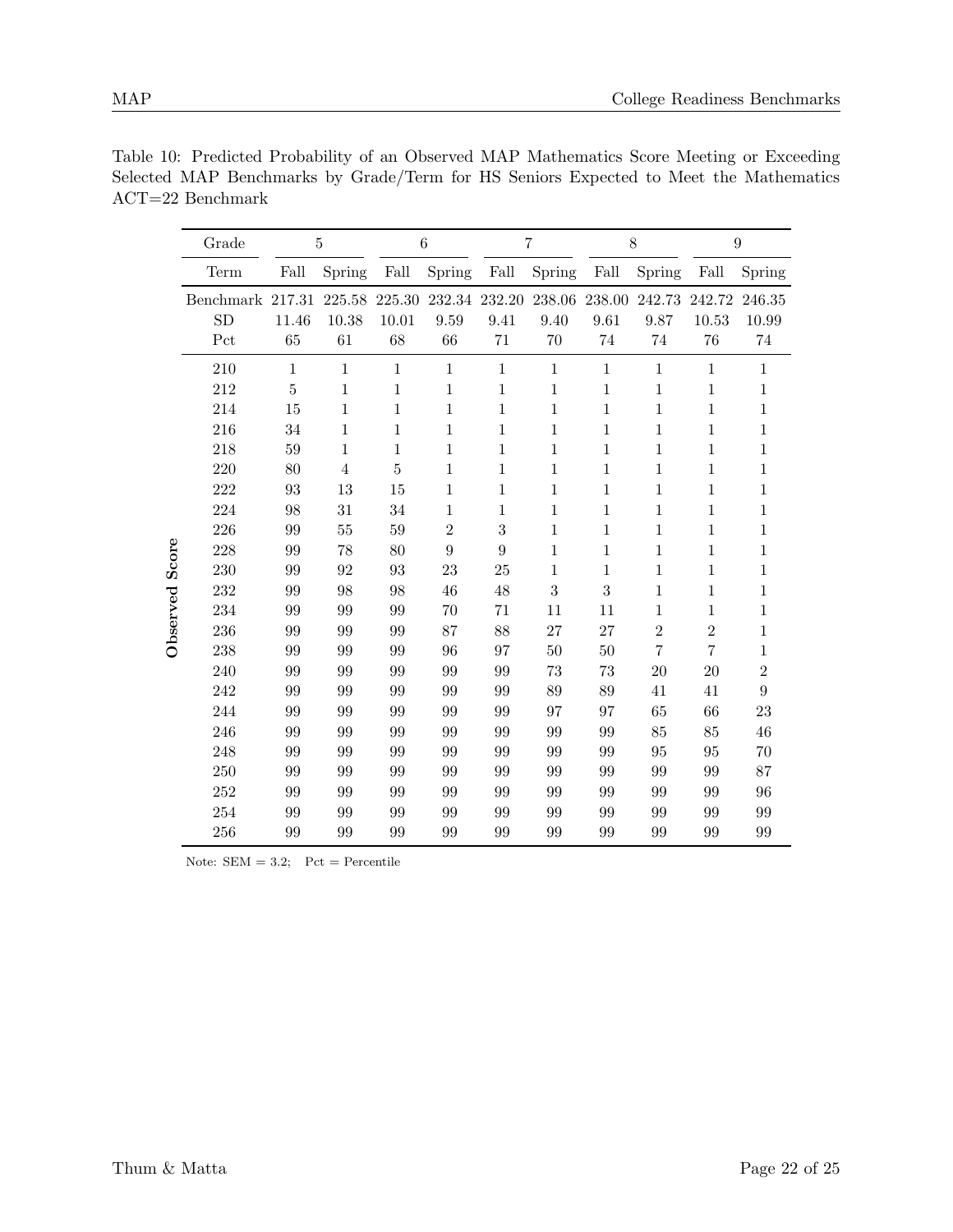|                    | Table 11: Predicted Probability of an Observed MAP Mathematics Score Meeting or Exceeding |  |  |  |  |  |  |  |
|--------------------|-------------------------------------------------------------------------------------------|--|--|--|--|--|--|--|
|                    | Selected MAP Benchmarks by Grade/Term for HS Seniors Expected to Meet the Mathematics     |  |  |  |  |  |  |  |
| $ACT=24$ Benchmark |                                                                                           |  |  |  |  |  |  |  |

|          | Grade            | $\overline{5}$ |                | 6              |                | $\overline{7}$ |                  | 8            |              | $\boldsymbol{9}$ |                |
|----------|------------------|----------------|----------------|----------------|----------------|----------------|------------------|--------------|--------------|------------------|----------------|
|          | Term             | Fall           | Spring         | Fall           | Spring         | Fall           | Spring           | Fall         | Spring       | Fall             | Spring         |
|          | Benchmark 221.33 |                | 229.74         | 229.63         | 236.82         | 236.84         | 242.85           | 242.96       | 247.83       | 247.99           | 251.76         |
| Score    | <b>SD</b>        | 11.58          | 10.49          | 10.16          | 9.73           | 9.59           | 9.57             | 9.83         | 10.07        | 10.78            | 11.23          |
|          | Pct              | 74             | 70             | 79             | 76             | 81             | 79               | 83           | 81           | 84               | 83             |
|          | 214              | $\mathbf{1}$   | $\mathbf{1}$   | $\mathbf{1}$   | $\mathbf{1}$   | $\mathbf{1}$   | $\mathbf{1}$     | $\mathbf{1}$ | $\mathbf{1}$ | $\mathbf{1}$     | $\mathbf{1}$   |
|          | 216              | $\bf 5$        | $\mathbf{1}$   | $\mathbf{1}$   | 1              | $\mathbf{1}$   | 1                | $\mathbf{1}$ | $\mathbf{1}$ | $\mathbf{1}$     | $\mathbf 1$    |
|          | 218              | 15             | $\mathbf{1}$   | $\mathbf 1$    | $\mathbf{1}$   | 1              | 1                | $\,1\,$      | $\mathbf{1}$ | $\mathbf{1}$     | 1              |
|          | 220              | 34             | $\mathbf{1}$   | 1              | $\mathbf{1}$   | $\mathbf{1}$   | $\mathbf 1$      | $\mathbf{1}$ | $\mathbf{1}$ | $\mathbf{1}$     | $\mathbf 1$    |
|          | 222              | 58             | $\mathbf{1}$   | $\mathbf 1$    | $\mathbf{1}$   | $\mathbf{1}$   | $\mathbf{1}$     | $\,1$        | $\mathbf{1}$ | $\mathbf{1}$     | $\mathbf 1$    |
|          | 224              | 80             | $\overline{4}$ | $\overline{4}$ | $\mathbf 1$    | $\mathbf{1}$   | 1                | $\mathbf{1}$ | $\mathbf{1}$ | $\mathbf{1}$     | 1              |
|          | 226              | 93             | 12             | 13             | $\mathbf 1$    | $\mathbf{1}$   | 1                | $\mathbf{1}$ | $\mathbf{1}$ | $\mathbf{1}$     | $\mathbf 1$    |
|          | 228              | 98             | 29             | 31             | $\mathbf{1}$   | 1              | $\mathbf 1$      | $\mathbf{1}$ | $\mathbf{1}$ | $\mathbf{1}$     | 1              |
|          | 230              | 99             | 53             | 55             | $\overline{2}$ | $\overline{2}$ | $\mathbf 1$      | $\mathbf{1}$ | $\mathbf{1}$ | $\mathbf{1}$     | $\mathbf 1$    |
|          | 232              | 99             | 76             | 77             | $\overline{7}$ | $\overline{7}$ | $\mathbf 1$      | $\mathbf{1}$ | $\mathbf{1}$ | $\mathbf{1}$     | 1              |
|          | 234              | 99             | 91             | 91             | 19             | 19             | 1                | $\mathbf{1}$ | $\mathbf{1}$ | $\mathbf{1}$     | $\mathbf 1$    |
|          | 236              | 99             | 97             | 98             | 40             | 40             | $\boldsymbol{2}$ | $\,1$        | $\mathbf{1}$ | $\mathbf{1}$     | 1              |
| Observed | 238              | 99             | 99             | 99             | 64             | 64             | 6                | 6            | $\mathbf{1}$ | $\mathbf{1}$     | $\mathbf 1$    |
|          | 240              | 99             | 99             | 99             | 84             | 84             | 19               | 18           | $\mathbf{1}$ | $\mathbf{1}$     | $\mathbf 1$    |
|          | 242              | 99             | 99             | 99             | 95             | 95             | 39               | 38           | $\sqrt{3}$   | 3                | 1              |
|          | 244              | 99             | 99             | 99             | 99             | 99             | 64               | 63           | 12           | 11               | $\mathbf 1$    |
|          | 246              | 99             | 99             | 99             | 99             | 99             | 84               | 83           | 28           | 27               | $\overline{4}$ |
|          | 248              | 99             | 99             | 99             | 99             | 99             | 95               | 94           | $52\,$       | 50               | 12             |
|          | 250              | 99             | 99             | 99             | 99             | 99             | 99               | 99           | 75           | 74               | $\,29$         |
|          | 252              | 99             | 99             | 99             | 99             | 99             | 99               | 99           | 90           | 90               | 53             |
|          | 254              | 99             | 99             | 99             | 99             | 99             | 99               | 99           | 97           | 97               | 76             |
|          | 256              | 99             | 99             | 99             | 99             | 99             | 99               | 99           | 99           | 99               | 91             |
|          | 258              | 99             | 99             | 99             | 99             | 99             | 99               | 99           | 99           | 99               | 97             |
|          | 260              | 99             | 99             | 99             | 99             | 99             | 99               | 99           | 99           | 99               | 99             |

Note:  $SEM = 3.2$ ;  $Pct = Percentage$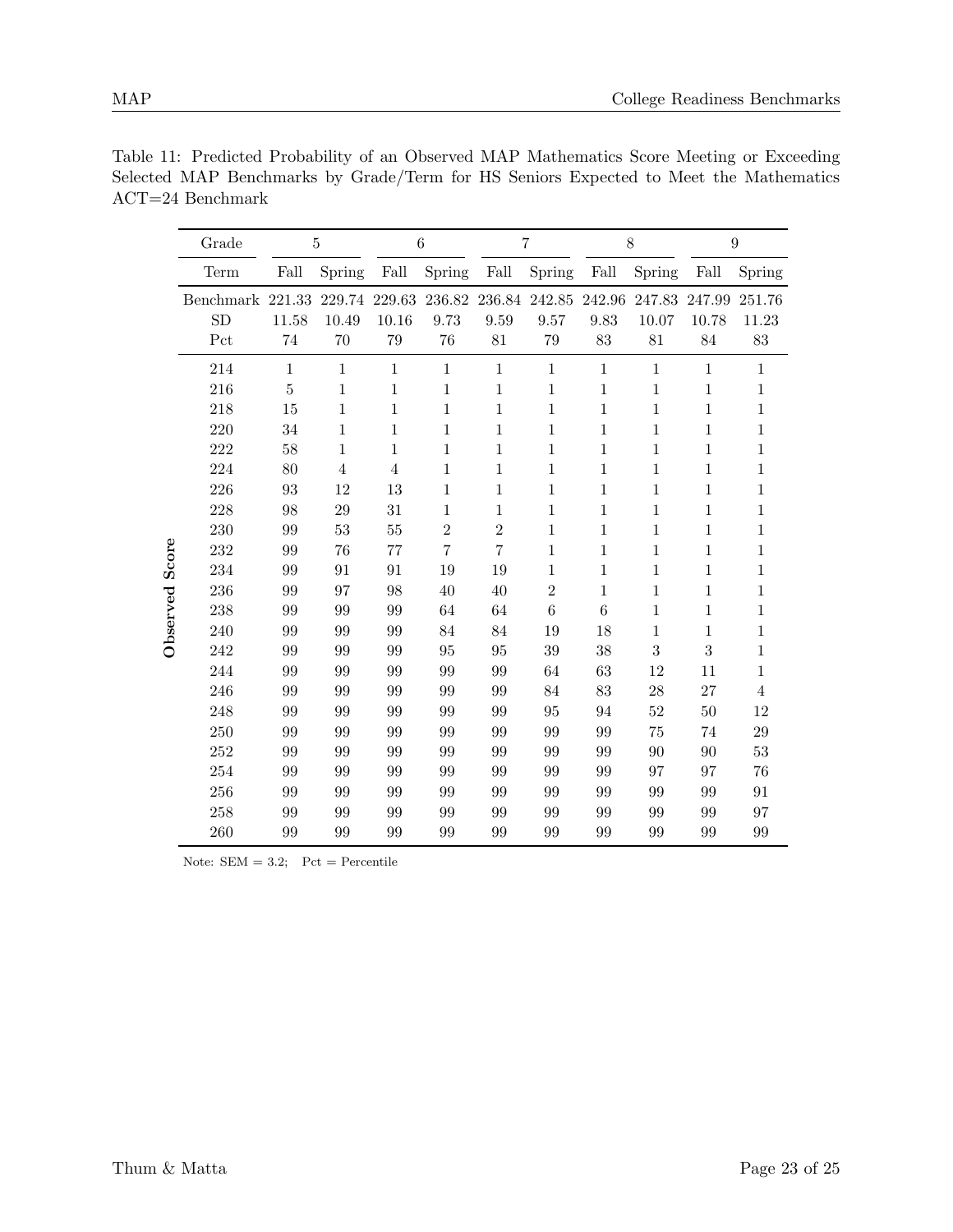|                   | Grade            | $\overline{5}$ |                | 6            |              | 7              |              | 8      |                | $\boldsymbol{9}$ |         |
|-------------------|------------------|----------------|----------------|--------------|--------------|----------------|--------------|--------|----------------|------------------|---------|
|                   | Term             | Fall           | Spring         | Fall         | Spring       | Fall           | Spring       | Fall   | Spring         | Fall             | Spring  |
|                   | Benchmark 209.31 |                | 214.70         | 214.97       | $219.59\,$   | 219.83         | 223.73       | 223.88 | 227.10         | 227.14           | 229.72  |
| Score<br>Observed | <b>SD</b>        | 11.92          | 10.55          | 10.47        | 9.50         | 9.75           | 9.09         | 9.76   | 9.36           | 10.44            | 10.32   |
|                   | Pct              | 59             | 59             | 61           | 61           | 64             | 65           | 67     | 67             | 67               | 69      |
|                   | 200              | $\mathbf{1}$   | $\mathbf{1}$   | $\mathbf{1}$ | $\mathbf{1}$ | $\mathbf{1}$   | $\mathbf{1}$ | 1      | 1              | $\mathbf{1}$     | 1       |
|                   | 202              | $\overline{2}$ | 1              | 1            | 1            | 1              | 1            | 1      | 1              | 1                | 1       |
|                   | 204              | 6              | 1              | 1            | 1            | 1              | 1            | 1      | 1              | 1                | 1       |
|                   | 206              | 17             | 1              | 1            | 1            | 1              | 1            | 1      | 1              | 1                | 1       |
|                   | 208              | 35             | $\overline{2}$ | $\mathbf{2}$ | 1            | 1              | 1            | 1      | 1              | 1                | 1       |
|                   | 210              | 58             | 8              | 7            | $\mathbf{1}$ | $\mathbf 1$    | 1            | 1      | 1              | 1                | 1       |
|                   | 212              | 79             | 21             | 19           | $\mathbf 1$  | $\mathbf 1$    | $\mathbf 1$  | 1      | $\mathbf 1$    | $\mathbf 1$      | 1       |
|                   | 214              | 92             | 42             | 39           | $\mathbf 5$  | $\overline{4}$ | 1            | 1      | 1              | 1                | 1       |
|                   | 216              | 98             | 65             | 62           | 15           | 13             | $\mathbf 1$  | 1      | 1              | 1                | 1       |
|                   | 218              | 99             | 83             | 81           | 32           | 30             | 5            | 4      | 1              | 1                | 1       |
|                   | 220              | 99             | 94             | 93           | 55           | $52\,$         | 14           | 13     | $\overline{2}$ | $\overline{2}$   | 1       |
|                   | 222              | 99             | 98             | 98           | 76           | 74             | 31           | 29     | $\overline{7}$ | 7                | 1       |
|                   | 224              | 99             | 99             | 99           | 90           | 89             | 53           | 51     | 18             | 18               | $\bf 5$ |
|                   | 226              | 99             | 99             | 99           | 97           | 97             | 75           | 73     | 37             | 37               | 14      |
|                   | 228              | 99             | 99             | 99           | 99           | 99             | 90           | 89     | 60             | 60               | 31      |
|                   | 230              | 99             | 99             | 99           | 99           | 99             | 97           | 96     | 80             | 80               | 53      |
|                   | 232              | 99             | 99             | 99           | 99           | 99             | 99           | 99     | 93             | 92               | 75      |
|                   | 234              | 99             | 99             | 99           | 99           | 99             | 99           | 99     | 98             | 98               | 90      |
|                   | 236              | 99             | 99             | 99           | 99           | 99             | 99           | 99     | 99             | 99               | 97      |
|                   | 238              | 99             | 99             | 99           | 99           | 99             | 99           | 99     | 99             | 99               | 99      |

Table 12: Predicted Probability of an Observed MAP Reading Score Meeting or Exceeding Selected MAP Benchmarks by Grade/Term for HS Seniors Expected to Meet the Reading ACT=22 Benchmark

Note:  $SEM = 3.4$ ;  $Pct = Percentage$